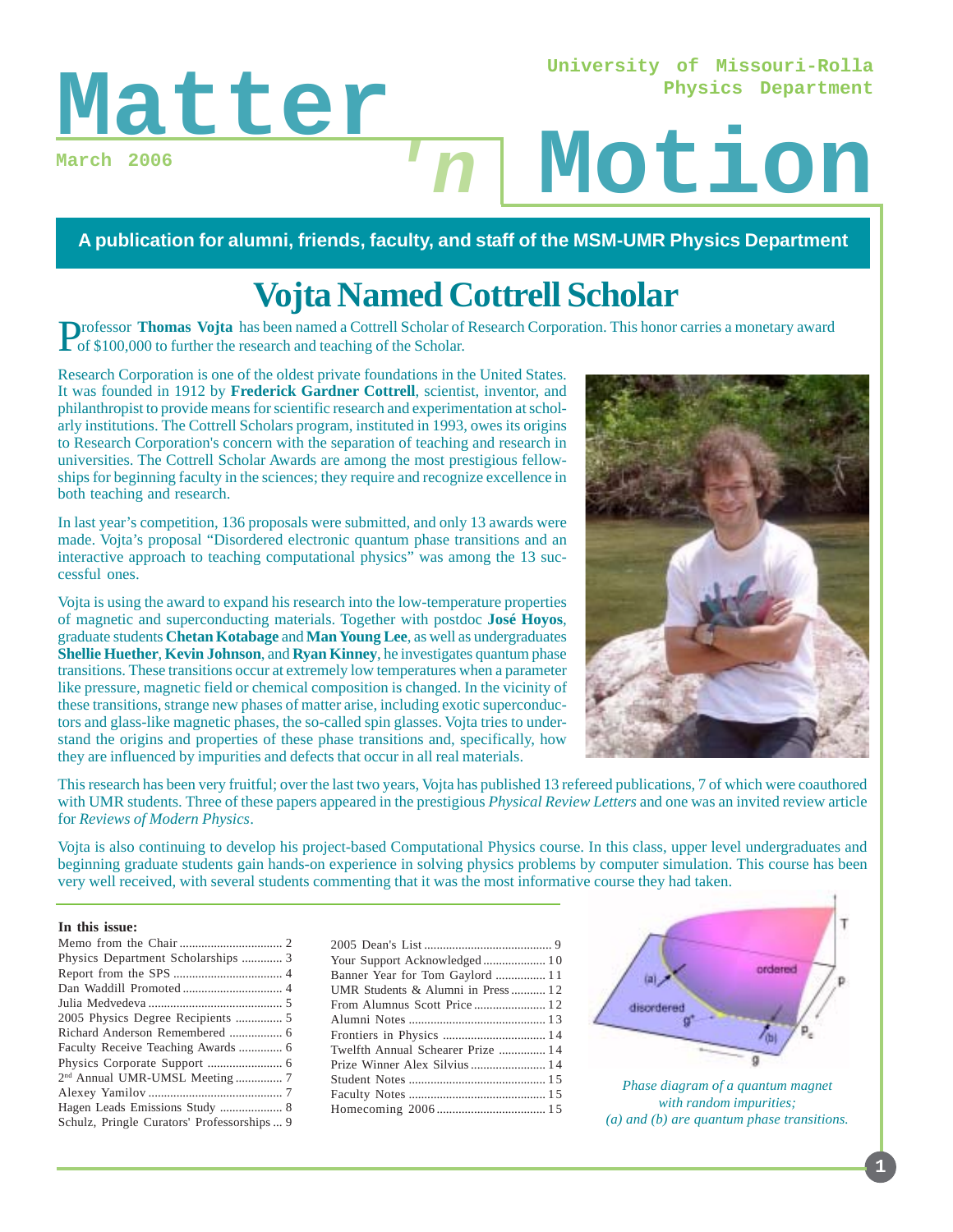# **Memo from the Chair**

Greetings from the MSM-UMR Physics Department! We hope<br> **G**you look forward to the annual copy of **Matter 'n Motion** that we send out, as much as we enjoy telling you what has been happening in the department and on the UMR campus over the previous year. We are also very grateful to those of you who have shared information with us about what has been going on in your life and career, and we know that many of the people who graduated with you enjoy hearing about the things that you have been doing since you left Rolla. Year after year, I continue to be impressed with the significant achievements of our alumni, with the high quality of the people who have passed through our program, and with the continuing quality of the students we are able to attract to the department. It is a reflection, we hope, of the great things that we can expect from our current crop of budding young physicists.

This year has been a great one for the department, and it's a pleasure to acknowledge some of the terrific things that have occurred since the last issue of this newsletter. In particular, I am happy to note that individual members of the Physics Department continue to receive recognition for the quality of the research and educational activities in which they are engaged. Elsewhere in this edition of **Matter 'n Motion** you will read that Assistant Professor of Physics **Thomas Vojta** was named a Cottrell Scholar by the Research Corporation. This award, and the NSF CAREER award that he won last year, carries with it significant funding for his research program in quantum phase transitions, and is an acknowledgement of the leadership role that Thomas plays in this rapidly growing area of physics. Thomas also won a UMR faculty excellence award this year in recognition of the quality of both his research and his teaching activities.

The Physics Department is also extremely proud of the fact that in the past year not just one, but two of its faculty members received the highest possible University recognition for their accomplishments in research and teaching. **Michael Schulz** was appointed at winter commencement to the rank of **Curators' Professor of Physics** in recognition of the continuing excellence and productivity of the research program in Atomic and Molecular Physics that he has maintained since arriving at UMR in 1990. Also at winter commencement, **Allan Pringle** was appointed to the rank of **Curators' Teaching Professor** for his excellence in teaching and for the tireless role that he has played in promoting science education in the state of Missouri. There is not a week of the semester that goes by that Allan is not off to a K-12 school somewhere in the state giving a science presentation (one that usually includes freezing various objects in liquid nitrogen and smashing them on the schoolroom furniture). Allan was also given an award this year by STOM, the science teachers of Missouri, and, as we go to press, I have just received notice that Allan will be receiving the Missouri Governor's Award for Excellence in Education. I expect that we'll have more to tell you about that in the next issue of **Matter 'n Motion**. It is perhaps worth noting, also, that the UMR campus typically awards at most one Curators' Professor and one Curators' Teaching Professor each year, and in many recent years there have been no recipients for this honor at



all. This is the first time in UMR history that two members of the same department have received the honor in the same year, a fact which I think speaks to the quality of the faculty that we continue to attract and develop, and to the importance that the department places on both the educational and research missions with which it is charged.

Along with these very prestigious awards, three Physics faculty, Allan again, along with **Greg Story** and **Ron Bieniek**, received UMR Outstanding Teaching Awards for the quality of their teaching, and Thomas Vojta and Assistant Professor **Max Bertino** received UMR Faculty Excellence Awards for their teaching and research activities. The department congratulates all of them on their commitment to excellence.

The department is also pleased to welcome to its ranks two new members: Dr. **Julia Medvedeva**, a condensed matter physicist who specializes in first principles electronic structure calculations of technologically important materials and Dr. **Alexey Yamilov**, a theorist who works in the area of photonics and electromagnetic wave propagation in disordered materials. Both joined the department in the Fall of 2005 and are busy doing all the things that new faculty members do. It is a pleasure to welcome them to the department and we look forward to bringing you a report of their research and teaching activities in future issues.

Of course, the pleasure of welcoming new friends and members of the department serves to make even more poignant the sadness with which we say goodbye to old friends. The department was deeply saddened to learn of the death last spring of Emeritus Professor of Physics **Richard Anderson**, in Washington State, where he had moved with his wife **Mary** to be closer to their family. Before the move it was always a joy to talk with Dick whenever he visited the department, typically carrying a bag of candy that he would bring to every office in the building offering a little afternoon treat. I still have a few pieces of Dick's candy in my desk drawer, where I keep them as a reminder of a great friend to the department. Dick will be missed. The department is extremely grateful to Dick's wife, Mary, who has endowed a new Physics Department Scholarship that will allow us to honor his memory for years to come. *– Paul Parris*.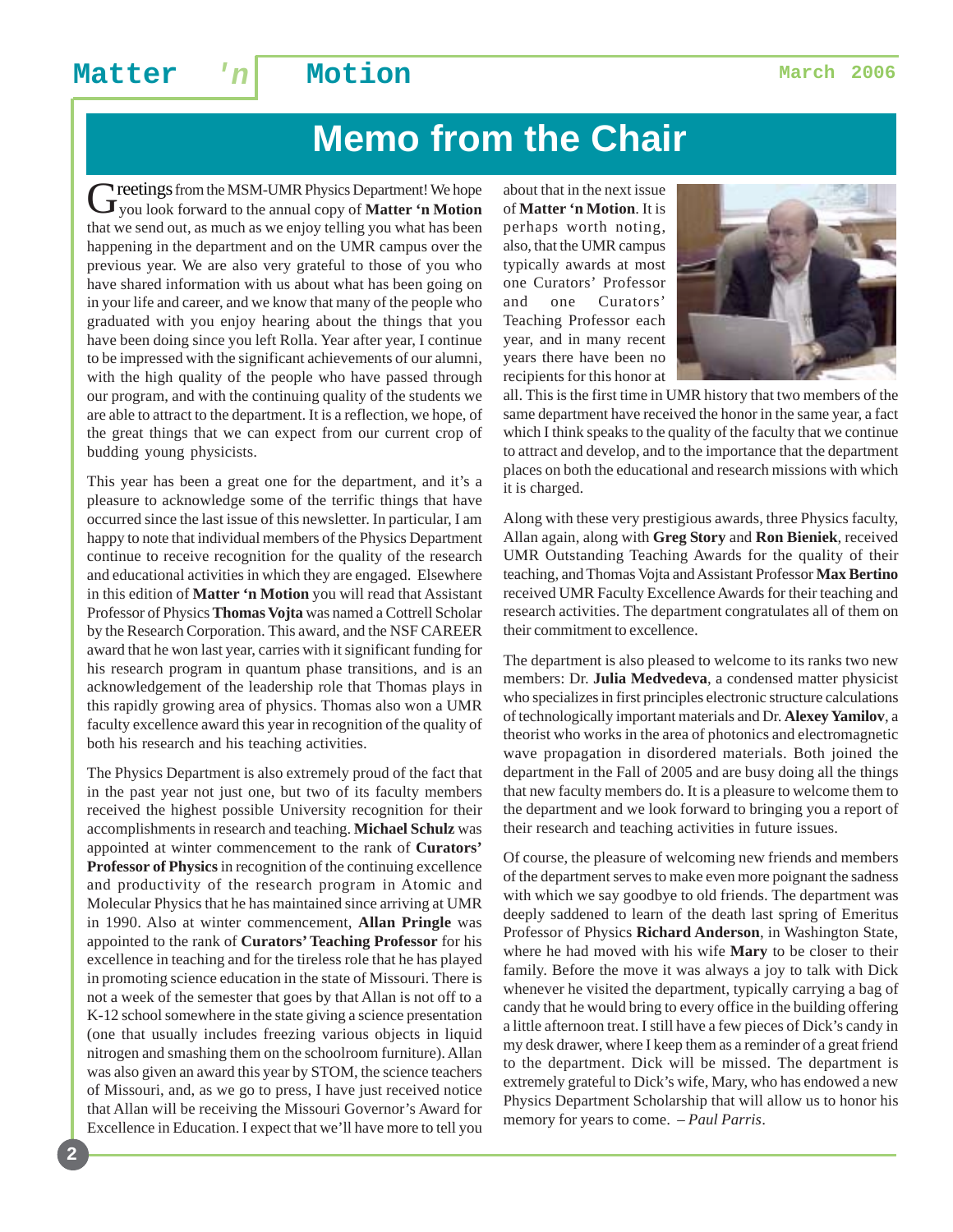### **Physics Department Awards 2005-2006 Scholarships and Fellowships**

The following scholarships have been endowed through the generous gifts of the friends of the UMR Physics Department. Please contact the Physics Department if you would like to add to the endowment fund of these scholarships or would like to establish a new one.

Recipients of the *Harold Q Fuller Scholarship-Loan* were **Ryan Kinney** of Gladstone, Missouri, and **Michael Hoffman** of Russellville, Missouri. The \$1,300 scholarship-loan was endowed by the late Dr. **Harold Q Fuller**, chair of the physics department from 1948 to 1970 and former Dean of the College of Arts and Sciences, to recognize outstanding achievements among juniors and seniors in physics. One quarter of the scholarship is an interest-free loan that students begin to repay when they start their first jobs.

The recipient of the *Burke H. Miller Memorial Scholarship* was **Joshua Carey** of Fredricktown, Missouri. This \$1000 endowed scholarship was established by the Miller family to commemorate the academic achievements of their son, Burke, who graduated with a bachelor's degree in physics in 1969 and later died during the Vietnam War. The award is for promising and dedicated students in physics.

**Zachary Stegen**, of St. Peters, Missouri, was awarded the \$1000 *Ed and Mary Sue Sickafus Endowed Scholarship/Fellowship*, established by **Ed** (BS '55, MS '56) and **Mary Sue Sickafus** in conjunction with the Ford Motor Company and awarded to physics students on the basis of their performance at UMR.

The *Richard W. Hannum Endowed Development Fund* was established through a bequest by **Richard Hannum** (PhD '66). The fund is currently used to provide scholarships for outstanding students in Physics. **Charles Williams**, of St. Louis, Missouri,received the \$600 Hannum Scholarship for 2005-2006.

**Clayton Weidinger** of Vienna, Missouri, **Samuel Woods** of Smithville, Missouri, and **Kevin Johnson** of West Plains, Missouri received the *Leon E. Woodman Memorial Scholarship*. This scholarship was established by the Woodman family in honor of Dr. **L. E. Woodman**, Chair of the Physics Department from 1919 to 1948. It is offered to students in physics who are of good moral character, maintain a satisfactory grade point average, and are in financial need.

In addition to endowed scholarships, which are usually awarded to juniors and seniors, the department awards special *Physics Department Scholarships*, funded from the annual phonathon, to students who earn a grade point average of 3.5 or higher. This past year, department scholarships ranging from \$500 to \$1000 were awarded to **Benjamin Bethge**, of St. Louis, Missouri, **Shellie Huether**, of St. Louis, Missouri, **Ryan Hupe** of Troy, Missouri, **Kevin Johnson** of West Plains, Missouri, **Lane Martin**, of Rogersville, Missouri, **Lauren Rich**, of St. Joseph, Missouri, **Dustin Spieker**, of Shawnee, Kansas, **Zechariah Thrailkill**, of St. Charles, Missouri, **Christopher Van de Riet**, of Eureka, Missouri, and **Andrew Walters** of Omaha, Nebraska.

Finally, *Robert T. Hufft Freshman Scholarships* ranging from \$500 to \$1000 were awarded to **Lucas Seiden,** of Overland Park, Kansas, **Mark Herrera**, of Kansas City, Missouri, **Timothy Gross**, of O'Fallon, Missouri, **Ryan Ohs**, of Lincoln, Nebraska, **Seth Cunningham** of St. Peters, Missouri, **Jake Walker** of Kansas City, Missouri, **Tara Biggers** of Marshfield, Missouri, **David Kimzey** of Arnold, Missouri, **Joshua Whitaker** of Kansas City, Missouri, **Lori Kennedy** of Belleville, Illinois, **Emily Holden** of St. Charles, Missouri, **Ciaran Ryan-Anderson** of Ellsinore, Missouri, **Michael Pyles** of Kansas City, Missouri, and **Samuel Petersen** of Rolla, Missouri.

#### **Endowments: Gifts that Keep on Giving**

Through the generosity of friends and alumni, the Department<br>of Physics has been very successful in raising annual support for scholarships, student travel funds, and program enrichment. As you make your annual commitment to the department, however, you might want to consider starting an endowment in your name or in the name of a loved one, so that your gift will still be making a difference when your great-grandchildren enroll at UMR. An endowment to the university will bear the name that you designate *in perpetuity.*

Consider the impact of leaving an endowed scholarship or lecture series in your name. With an initial gift of \$10,000 (which may be started with \$2,000 and a pledge of \$2,000 annually over the next five years) you can start a fund from which generations of students will benefit. The fund will generate approximately \$500 per year initially, and will continue to grow as the principal increases each year. The UMR physics department has several donors that have been adding to their endowment for several years, including endowments recently established by **Ed** and **Mary Sue Sickafus**, and by the estate of **Richard Hannum**.

 Endowments may be established with cash or readily marketable securities. Regardless of the amount of the endowment you wish to establish or the methods used to establish it, your investment will have a significant and long-term impact on the Physics Department and on the University of Missouri-Rolla. Please call **Joanne Zap** at 1-800- 392-4112 or e-mail her at jzap@umr.edu if you have any questions or wish to discuss options available to you for giving to the department.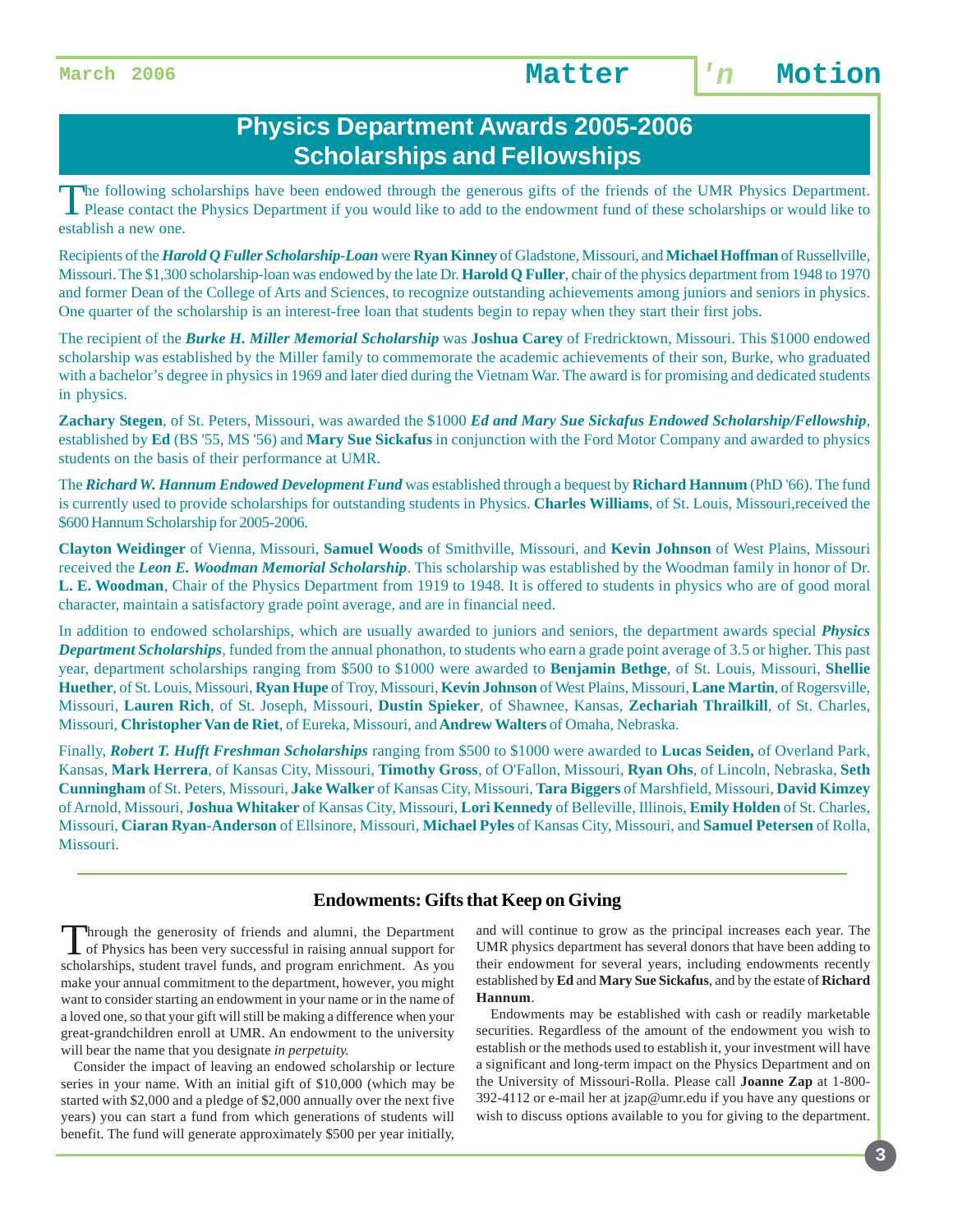## **Matter 'n Motion Matter March 2006**

# **Report from the SPS**

#### **From Ryan Kinney, President of SPS**

**A** fter a quiet year SPS is going all-out to get<br>members more involved. We are focusing on<br>convincing more physics majors to apply for REU's<br>(Research Experience for Undergraduates) all around the country members more involved. We are focusing on convincing more physics majors to apply for REU's (Research Experience for Undergraduates) all around the country. We plan to be more active during PRO (Preview, Registration, Orientation) days for entering freshmen, and are making a new SPS poster to publicize our activities. We are inviting more professors to our meetings, helping welcome our new faculty to the department, and encouraging our members to do more research and talk about their work both on campus and at scientific meetings.

We are thinking about a float trip, and plan to have a booth at the annual Block Party on State Street in April, selling our favorite treat, liquid nitrogen ice cream. SPS is putting together a physics student survival guide, which will detail everything physics majors need to know but aren't told about campus and the department. We will be updating our web site, so visit us on the web at http://web.umr.edu/~sps/. Our world-famous Hollywood Squares T-shirt is back, along with our regular T-shirts. We are even cleaning out the SPS room.

SPS is experiencing a revival!

**4**

### **Dan Waddill Promoted**

Dr. **Dan Waddill** was promoted to Professor of Physics in 2005. Dr. Waddill received a BA in physics from Rice University in 1980, and MS and PhD degrees from Indiana University in 1984 and 1987 respectively. Waddill joined the UMR Physics Department in 1994 after postdocs at the University of Minnesota and Lawrence Livermore National Laboratory. While at UMR Dr. Waddill has received 5 Faculty Excellence Awards, a College of Arts & Sciences Excellence in Teaching Award, and 2 Teaching Effectiveness Commendations.

Dr. Waddill's research focuses on the use of unique polarized photon and electron spectroscopies to probe relationships between structure and magnetism in thin film magnetic materials and to study electron correlation in complex systems. His work has been supported by the National Science Foundation, the Department of Energy, the Air Force Office of Scientific Research, the Army Research Office, the Office of Naval Research, and Lawrence Livermore National Laboratory. Dr. Waddill has also been active as a member of the Magnetic Interface and Nanostructures Division of the American Vacuum Society serving as Treasurer in 2002 and 2003, as Chair-elect in 2004, and as Chair in 2005.

## **PHYSICS**



**UMR SPS T-shirt.** Above is the back of the Hollywood Squares T-shirt, commissioned exclusively for UMR SPS in 1996. If you would like to order a t-shirt, contact the SPS faculty advisor, Dr. **Allan Pringle**, by e-mail at pringle@umr.edu. T-shirts are \$10.00 for SPS members, \$15.00 for non-SPS members.

## **Physics Scholarship for Academic Access**

This past year, the department was pleased to endow<br>a major new scholarship, funded by donations from seven physics faculty members who matched a major gift made by a generous physics alumnus. Their \$15,000 donation was matched by the University of Missouri System, providing a \$30,000 endowment for need-based scholarships. The Physics Department is grateful to all who made this scholarship possible.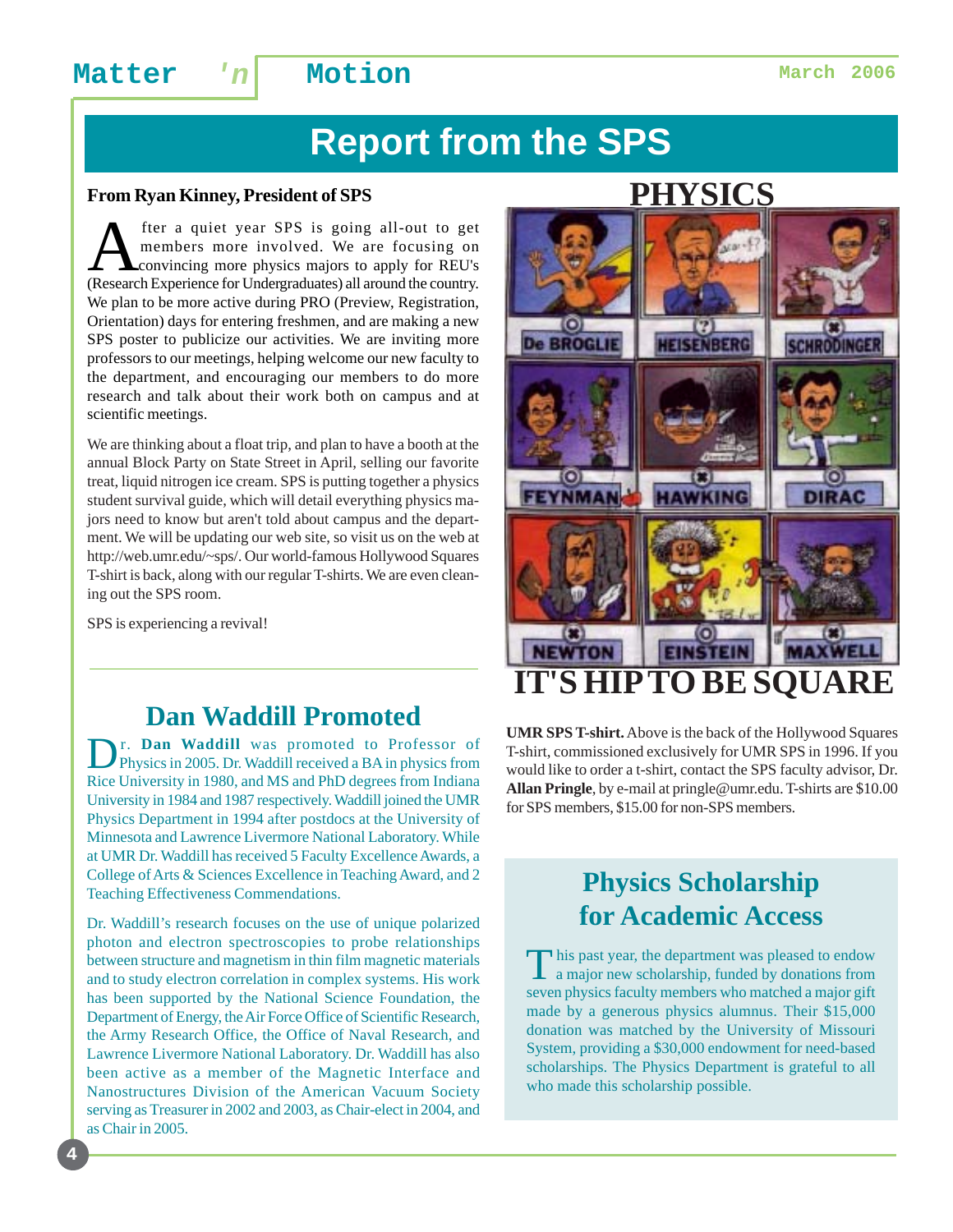### **New Physics Faculty: Julia Medvedeva**

Julia Medvedeva was born and grew up in<br>Ekaterinburg, Russia. The city is located in the<br>Ural mountains, right on the boundary between Europe<br>and Asia. It is famous for two historical events: Tsar Nicolas II **ulia Medvedeva** was born and grew up in Ekaterinburg, Russia. The city is located in the Ural mountains, right on the boundary between Europe was killed there and, ironically, the first president, Boris Yeltsin, was born there. The city was founded as a factory fortress in 1723 by Tsar Peter the Great who named it after his wife, Catherine. In the 1800's it was the gold and gem-mining center of the Urals and Siberia, and later it became one of Russia's largest industrial and scientific cities. Today, it has 16 universities, 35 technological colleges and more than 100 research and development institutes.

Both of Julia's parents are physicists, and she has "participated" in scientific conferences and workshops since she was 3. "My destiny was predetermined," says Julia,"although my parents never influenced my decision to study physics at the Ural State University. They were proud, I guess, but very concerned because they could foresee the upcoming changes in Russian science due to Perestroika and the fall of the Soviet Union."

In 1996, a year before getting her bachelor's degree, Julia traveled to the US as a visitor and had a chance to do research at Northwestern University in Evanston, Illinois. The next year, she was invited there by Prof. **Arthur Freeman** to study the electronic structure of pure and rare-earth-doped fluorites, and after that she spent summers at Northwestern as a predoctoral research fellow studying strongly-correlated materials and their properties from first-principles.

Her trips between the two continents continued after she entered graduate school at the Institute of Metal Physics (IMP) of the Russian Academy of Science, where she worked with Prof. **Vladimir Anisimov**. This work resulted in a fruitful collaboration between IMP and Northwestern. During one of those trips, in December of 2001, she met **Alexey Yamilov**, who was a postdoc at Northwestern at that time. According to Julia, "we fell in love, but Alexey set a condition--I had to defend my PhD thesis before marrying him." Julia got her PhD in June of 2002, and came back to the US for two years of postdoctoral work at Northwestern, where she worked on the structural, electronic, magnetic and

optical properties of dilute magnetic semiconductors, colossal magnetoresistive oxides and transparent conductors.

At UMR, using firstprinciples computational methods, Julia designs novel multifunctional materials for advanced technologies including photovoltaic, spintronic, thermoelectric, and alternative energy applications. More details on her research are on the web at http://web.umr.edu/ ~juliaem/



*Julia Medvedeva*

## **Congratulations to UMR's 2005 Physics Degree Recipients!**

#### **May 2005**

*Bachelor of Science* Matthew Allen Krems Christopher James Schwartze

> *Master of Science* Cho-Han Lee

*Doctor of Philosophy* Andrew Richard Prideaux

#### **December 2005**

*Bachelor of Science* Jason Douglas Bart Sutin Samuel Paul Woods

*Master of Science* Armin R. Ahlheim Mark Dickison H. M. Lalani Kumabi Werake Aranwela Hemantha

*Doctor of Philosophy* Zhangjin Chen Shaine Joseph Weerasinghe A. Priyantha Adam Gregory Tournier

## **Leaving a Legacy Through Your Will**

A planned gift makes a perpetual statement about your dedication to MSM-UMR. While many may not be able to establish an endowment today, they find that they are able to leave a significant legacy to the university through a planned gift, such as a bequest, life income gift, or life insurance. By making a planned gift, you show your loyalty to an institution that has played a significant role in shaping your future. For more information about giving a planned gift, contact **Lynn Bennett** at 573-341- 4508 or e-mail her at lbennett@umr.edu.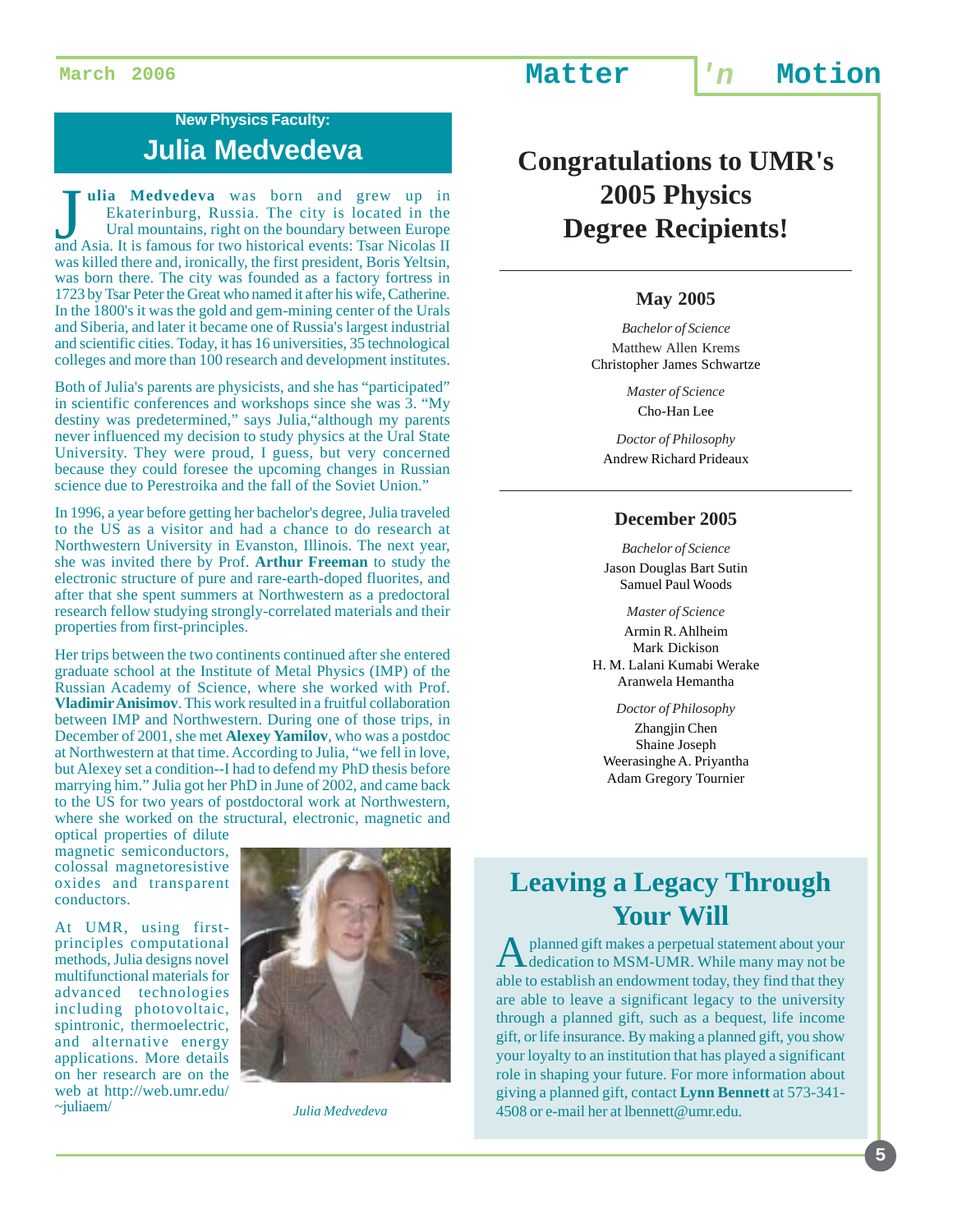## **Richard Anderson Remembered**

**R** ichard Alan Anderson was born on August 9,<br>1930 in Rock Rapids, Iowa, near the borders of<br>Minnesota, South Dakota and Nebraska. He attended<br>Augustana College in Sioux Falls, South Dakota and obtained a 1930 in Rock Rapids, Iowa, near the borders of Minnesota, South Dakota and Nebraska. He attended Augustana College in Sioux Falls, South Dakota, and obtained a B.A. degree in 1952. For his graduate work in physics he attended Kansas State University in Manhattan, Kansas, obtaining an M.S. degree in 1954 and his Ph.D. in 1959 under the guidance of Professor **R. H. McFarland** who later came to UMR. While at Kansas, Richard married **Mary Alice Toburen** on March 31, 1957. They were blessed with one daughter, **Tori**, who married **Gary Bryson** and they have a son **Tyler** who is now 2-½ years old.

Richard chose a career in science and education. He was an instructor at Kansas State University in 1958. He joined the University of Missouri-Rolla in the fall of 1958 as an Assistant Professor of Physics, was promoted to Associate Professor in 1964 and to Professor in 1969. He was on sabbatical leave at the University of Oklahoma in 1968-1969, and at McDonnell Douglas, St. Louis in 1979. He spent about ten summers working at many research laboratories such as Los Alamos Scientific Laboratory, Argonne National Laboratory, and several U.S. Air Force Laboratories. He retired as Emeritus Professor of Physics in 1992.

Richard was a dedicated teacher and researcher who authored and co-authored about 50 refereed papers and gave many talks and seminars in the fields of atomic and molecular physics and electromagnetic phenomena. His graduate work at Kansas State led to four research articles on emission properties of mixtures of gases in discharge tubes. At UMR, he continued working on emission properties from various discharges and measuring lifetimes and characteristics of excited states in many molecules. He published articles dealing with the scattering properties of the

#### **Physics Department Acknowledges Corporate Support**

The Physics Department gratefully acknowledges the support of the following corporations:

> Boeing Company Pacific Northwest National Laboratory Research Corporation 3M Chevron Corporation **ConocoPhillips** Experimental & Math Physics Consultants General Mills Incorporated Shell Oil Company Joe McClure Farm Equipment & Trailer

atmosphere which are of interest in Lidar studies. He focused some of his latter efforts on optical properties relevant to lasers, as well as energy related topics such as solar heating of houses. He was principal research advisor to six graduate students and published a number of papers with them. He also taught the Advanced Laboratory course in physics where several of the projects done in that laboratory by undergraduate students led to research publications. He was a member of Sigma Xi, the American Physical Society, American Association of Physics Teachers, Missouri Academy of Science, Optical Society of America, Society of Photo-Optical Instrumentation Engineers, and a Fellow of the American Society for Laser Medicine and Surgery, Inc.

In the fall of 2004, Richard and Mary Anderson moved from Rolla to Vancouver, Washington, where Richard died on 30 April 2005. We celebrate his life and achievements, but lament his early passing and offer our deepest sympathy to his family. *Ibrahim Adawi, Edward B. Hale, and Robert H. McFarland, 2005.*



*Richard Anderson*

## **UMR Physics Faculty Receive Teaching Awards**

This past year, three physics faculty members were honored with teaching awards. **Ron Bieniek, Allan Pringle** and **Greg Story**, received the UMR *Outstanding Teaching Award*, which honors the top 10 percent of teachers campus-wide. In addition, Ron Bieniek and Allan Pringle received the College of Arts and Sciences *Excellence in Teaching Awards* for their outstanding effectiveness in large-enrollment courses. According to Dean **Paula Lutz**, "The award is designed to honor a group of faculty who make a special contribution to student retention."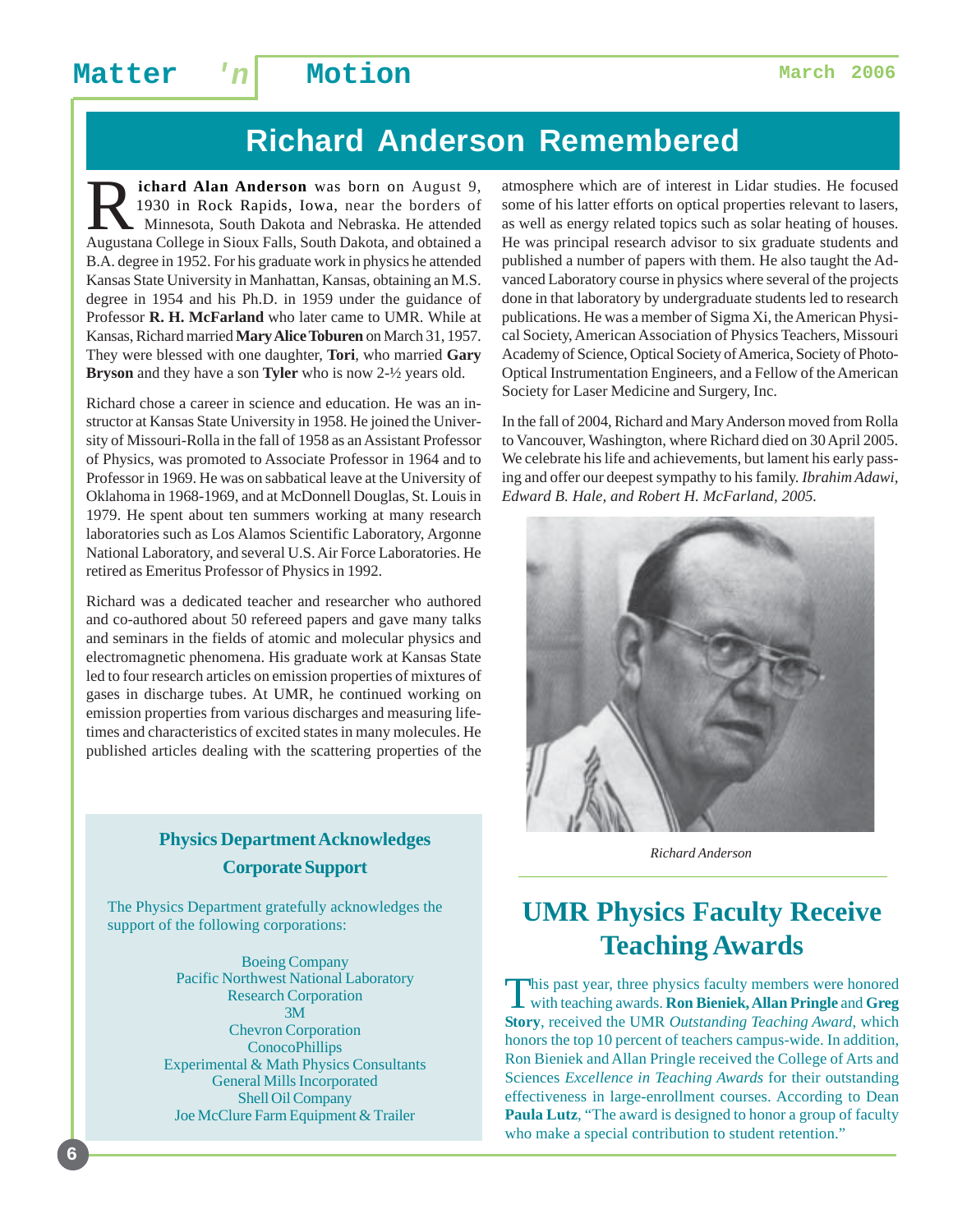### **UMR Hosts Second Annual UMR-UMSL Physics Meeting**

On October 14, 2005 UMR hosted the Second Annual UMR<br>UMSL Joint Physics Department Meeting. These meetings are intended to foster closer ties between the departments, and to strengthen the cooperative Ph.D. program. About thirty students and faculty from UMSL made the trip to Rolla for the meeting.



Graduate student research from both departments was featured in a large number of impressive poster presentations, and a lively discussion of the research took place over lunch and during the early afternoon. Cash prizes and certificates were awarded for the top three posters with UMR student **Raghuveer Gadipalli** awarded \$500 for first prize, UMSL student **Jorge Brea** awarded \$300 for second, and UMR student **Matt Foster** awarded \$200 for third. The awards were presented prior to a keystone colloquium given that afternoon by Professor **R.G. Hamish Robertson** from the University of Washington entitled "Neutrinos: The Mass That Roared."



*Max Bertino and Dan Waddill Zhangjin Chen, Matt Foster, and Allison*

## **New Physics Faculty: Alexey Yamilov**

lexey Yamilov was born and grew up in Donetsk, a city in the eastern part of the Ukraine. Donetsk is in a heavily industrial region, with coal mining and metallurgy being dominant. Alexey graduated with honors from Donetsk Technical College (equivalent to high school) in 1992 and was admitted to Donetsk State University. In 1995 he received a BS in Physics, with a thesis "*Application of Kadanoff-Baym kinetic equations to calculation of electro-conductivity in disordered systems*." In 1997 he received a MS (summa cum laude) in Physics/Engineering. His MS thesis was "*Study of multicomponent systems in the framework of the renormalization group equation.*" In 1997 he was admitted to the physics program at the graduate center of the City University of New York. His PhD advisor was Professor **Alexander A. Lisyansky**. He received a PhD in 2001 for his thesis "*Concept of local polaritons and optical properties of mixed crystals and quantum heterostructures.*"

After he completed his PhD, Alexey moved to Northwestern University in Chicago where he worked with Professor Hui Cao first as a postdoctoral fellow and then as research associate. He currently investigates wave propagation and localization in random and periodic media, in particular the effects of disorder in

photonic crystal structures, resonant photonic crystals, interplay between light localization and amplification, random lasing, and various mesoscopic phenomena in light and acoustic wave transport.

Alexey met **Julia Medvedeva** at a Christmas party organized by their department in 2001, and Alexey and Julia were married during the summer of 2003 in Evanston, Illinois. More details of Alexey's research can be found on the web at http:// web.umr.edu/~yamilov/.



**7**

## **To Contact UMR Physics**

If you would like to contact us for any reason, you can reach us by phone at **(573) 341-4781** and by e-mail at **physics@umr.edu**. You might also be interested in checking out our web page, *http://www.umr.edu/~physics*.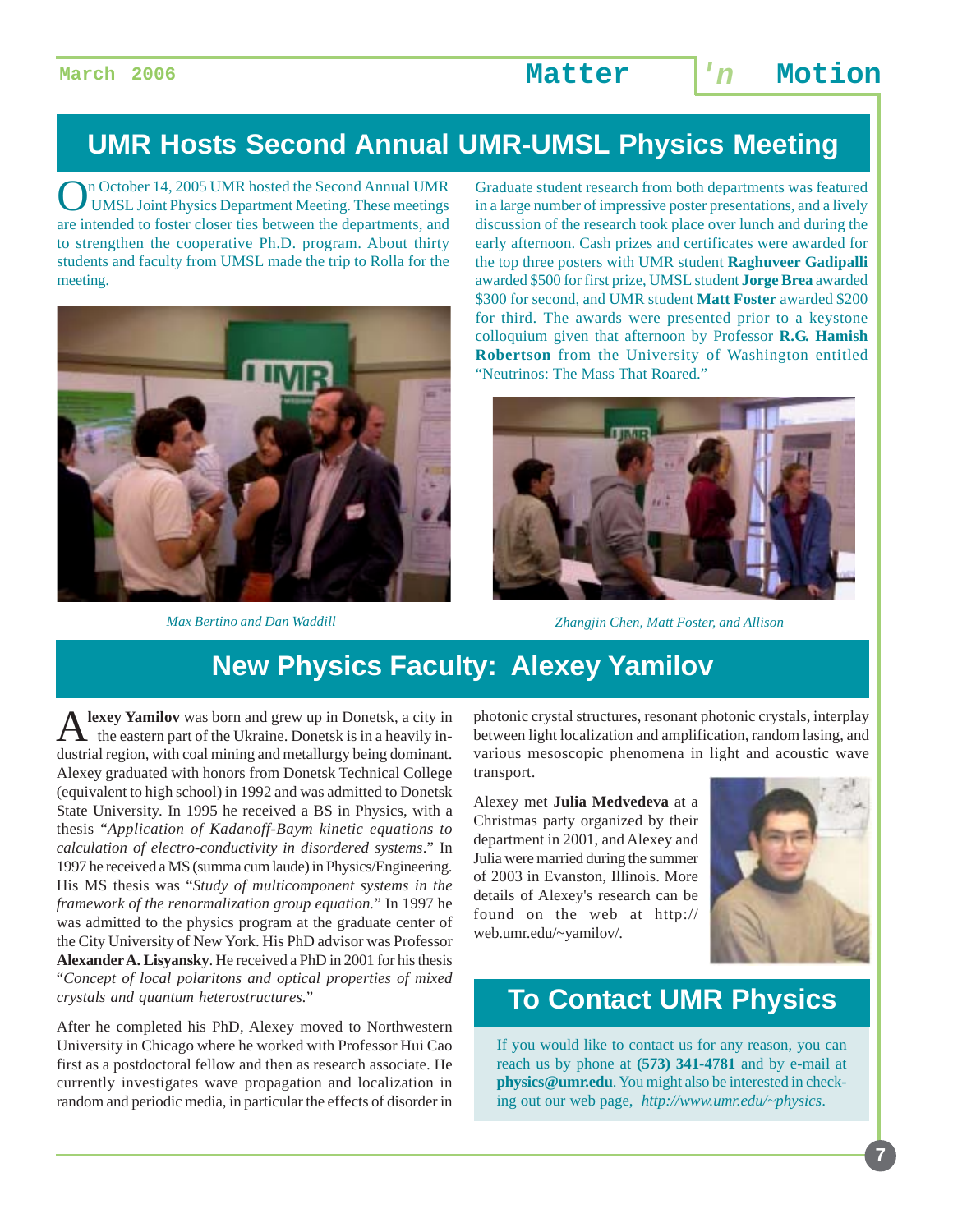## **Hagen Leads Study to Reduce Aircraft Emissions**

The production of cleaner, more efficient aircraft engines is the goal of experiments conducted by UMR's Cloud and Aerosol Sciences Laboratory and UMR's Center of Excellence for Aerospace Particulate Research, in collaboration with NASA and industry partners. Professors **Don Hagen** of the Physics Department and **Phil Whitefield** of the Chemistry Department lead the effort, working closely with UMR's **Darryl Alofs**, Professor of Mechanical and Aerospace Engineering, and **Gary Gadbury**, Assistant Professor of Mathematics and Statistics.

The Center of Excellence for Aerospace Particulate Research, a leader in the study of aerospace emissions and their effect on the environment, recently received a \$1.185 million grant from NASA, along with a \$259,000 grant from the California Air Resources Board and a \$159,000 grant from the Federal Aviation Administration to further its research in this area. For more than a decade, Hagen and Whitefield have been studying particulate emissions produced by aerospace activities, such as aircraft operations and rocket launches. Their work with others has led to the development of an internationally accepted approach to characterize the nature of particulate matter, or soot, in jet engine and rocket exhaust.

Currently, the researchers are in the process of applying that approach to gather essential data in the upper atmosphere where the aircraft cruise, and also to examine the environmental impact of airport expansion on local air quality.



*probe setup with UMR instrumentation trailers in the background*

Hagen, Whitefield, and a team of UMR staff members and student researchers transported the center's mobile laboratory to Cleveland Hopkins International Airport for a series of tests during early November 2005. Extensive airplane emissions data were gathered as a result of cooperation with Cleveland Hopkins International Airport, Continental Airlines, Continental Express Airlines and FedEx Express. During the collaborative effort, as part of the Aircraft Particle Emission Experiment 3 (APEX3) Project, engine exhaust and plume development were studied by acquiring data from behind parked aircraft. The tests at Cleveland Hopkins were part of a national effort to study aircraft particulate emissions using a variety of aircraft.

Cleveland's testing was the first to include small jets and large cargo aircraft. The industry partners supplied regional jets (ERJ 135/145, supplied by Continental Express), commercial jets (Boeing 737 and 757, supplied by Continental) and wide-body aircraft (A300-600, supplied by Federal Express). Exhaust samples were collected by a probe fixed at various distances behind the engines, and were distributed to instruments in nearby trailers. The probe had the versatility to accommodate different engine heights on the assortment of aircraft included in the test. Emissions data were taken at a full range of engine operating conditions.

The UMR Center of Excellence for Aerospace Particulate Research coordinates research conducted by UMR and a consortium of private and public interests that include universities like Massachusetts Institute of Technology, the University of California and the University of Central Florida; federal agencies like NASA, the Federal Aviation Administration, the Environmental Protection Agency, the Department of Defense and Transport Canada; engine and airframe manufacturers General Electric, Pratt and Whitney, Rolls Royce and Boeing; and private firms like Aerodyne, Inc. and Lilenfeld Associates.

In addition to its commercial aircraft studies, the center also works with the Department of Defense to help reduce military aircraft emissions to allow them to operate their aircraft at bases in the United States and stay within the rules of the Clean Air Act.



*probe positioned behind a Boeing 737*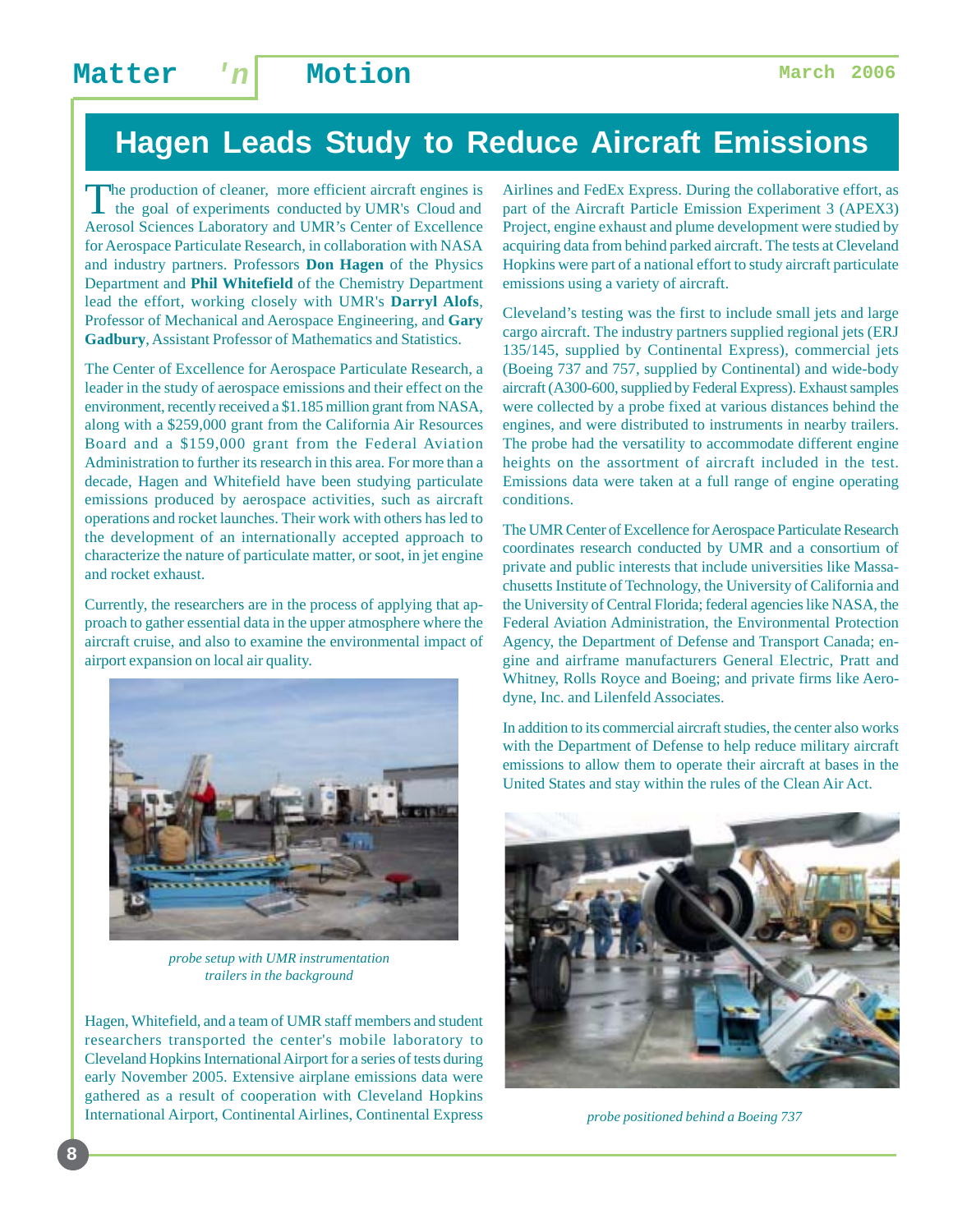**March 2006 Matter 'n Motion**

## **Schulz and Pringle Chosen as Curators' Professors**

r. Michael Schulz was named Curators' Professor of Physics, and Dr. **Allan Pringle** was named a Curators' Teaching Professor during UMR commencement ceremonies Saturday, Dec. 17.

The University of Missouri Board of Curators approved both designations at its Oct. 7 meeting at the University of Missouri-St. Louis.

The Curators' Professorship is awarded to outstanding scholars with established reputations in their fields of study. Schulz studies atomic physics with an emphasis on ion-atom collisions. His research is focused on improving the understanding of the manybody problem, one of the unsolved fundamental problems in physics, which is highly relevant in areas well beyond atomic physics.

"I am very pleased that the Board of Curators has selected Dr. Schulz for this high academic honor," says UMR Chancellor **John F. Carney III**. "This public recognition of his research accomplishments is richly deserved and brings added prestige to the department of physics and the University of Missouri-Rolla."

Schulz joined the UMR faculty in 1990 as an assistant professor of physics. In 1996 he was named associate professor of physics and in 2002 was named professor of physics. In 2003, Schulz was named Director of the Laboratory for Atomic, Molecular and Optical Research.

His research has been published in numerous journals, including the British journal Nature. Since joining the UMR faculty, Schulz has received several Faculty Excellence Awards from UMR. In 2004 he was named Fellow of the American Physical Society and received the Mercator Award from the Deutsche Forschungsgemeinschaft.

Prior to joining UMR, Schulz was a research associate at Kansas State University from 1989-1990. From 1988-1989 he served as a research associate at Oak Ridge National Laboratory in Tennessee and from 1981-1987 as a teaching assistant at Heidelberg University in Germany. From 1998-1999 and again in 2000, Schulz was a visiting professor at Freiburg University in Germany. In 2004, Schulz served as visiting professor at the University of Frankfurt in Germany. He has also served as a guest scientist at numerous international universities.

The Curators' Teaching Professorship was established at UMR in 1990 to honor outstanding professors, call attention to teaching excellence at UMR, and foster improvements in teaching and learning.

"The selection by the Board of Curators of Dr. Pringle as Curators' Teaching Professor is an excellent choice. He is an outstanding role model for his students in our physics department," said Chancellor Carney. "Professor Pringle is highly regarded among his peers for his innovation and creativity in the classroom, as well as his work with public school teachers and students, showing them the fun in Physics."

A member of the UMR faculty since 1985, Pringle has received seven Faculty Excellence Awards, three Outstanding Teaching awards, and two College of Arts and Sciences Excellence in Teaching awards from UMR. He also serves as a research investigator in UMR's Graduate Center for Materials Research.

Pringle's primary research interests include high-performance permanent magnets, neutron scattering, and magnetic thin films.



*December 2005 Commencement honorees. Left to right: Allan Pringle, Commencement speaker Zebulun Nash, student Bradley Roberts, Chancellor John Carney, and Michael Schulz.*

### **Congratulations to 2005 Physics Dean's List Recipients**

#### **Winter Semester 2005**

Benjamin Bethge, Joshua Carey, Christopher Chandler, Paul Gholson, Michael Hoffman, Shellie Huether, Ryan Hupe, Jeffrey Jau, Ryan Kinney, Matthew Krems, Quinn Looker, Lane Martin, Zachary Stegen, Brett Sweeney, Zechariah Thrailkill, Bradley Towery, Steven Underwood, Christopher Van de Riet, Clayton Weidinger, Charles Williams, Samuel Woods.

#### **Fall Semester 2005**

Benjamin Bethge, Tara Biggers, Joshua Cardenzana, Joshua Carey, Christopher Chandler, Mark Herrera, Shellie Huether, Ryan Hupe, Lori Kennedy, David Kimzey, Ryan Kinney, Quinn Looker, Ryan Ohs, Samuel Petersen, Ciaran Ryan-Anderson, Lucas Seiden, Dustin Spieker, Brett Sweeney, Zechariah Thrailkill, Bradley Towery, Jake Walker, Clayton Weidinger, Joshua Whitaker, Benjamin Williams, Samuel Woods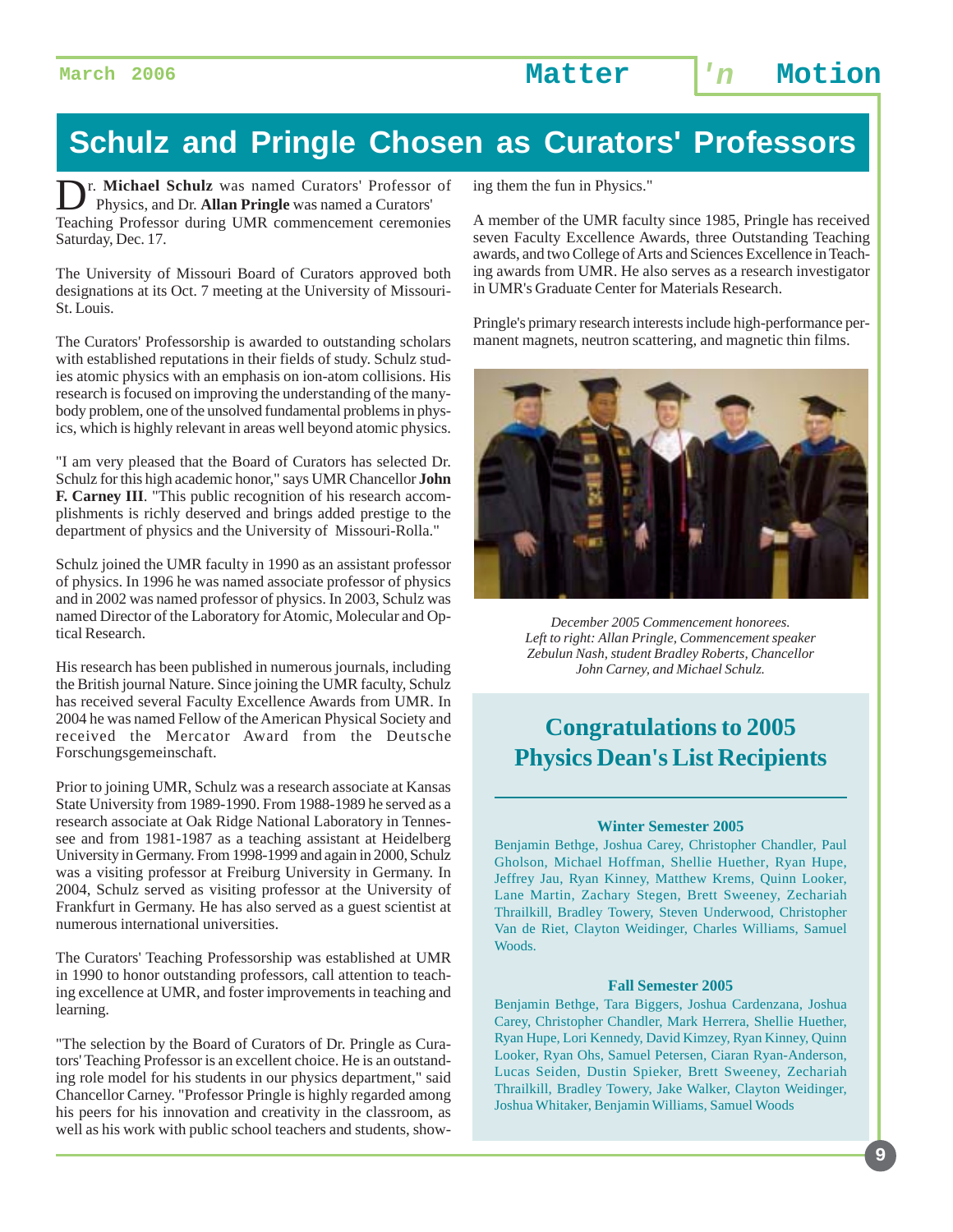The Physics Department gratefully acknowledges the support of the following alumni and friends.

#### **Donations over \$500:**

Mary Alice Anderson Thomas K. Gaylord Barbara N. Hale Jerry Kiefer David L. Pannone Paul E. Parris Charles M. Rice Dale R. Shull Edward N. Sickafus Agnes and Thomas Vojta Gerald Wilemski

#### **Donations up to \$500:**

Harro Ackermann Ralph W. Alexander, Jr. Leroy H. Alt Bruce C. Anderson Richard A. Anderson Daniel J. Arbini Frederick K. Baganoff Massimo F. Bertino Paul H. Blackmon Dean M. Blankenship Mack A. Breazeale Howard L. Brooks Lewis K. Cappellari Ross O. Carnes John C. Carstens Stephen D. Christiansen Matthew Henry Commens David S. Darr David C. Davisson Robert D. DuBois Ronald C. Epps Clayton E. Evans Steven R. Frey, Jr. Lea Ann Gettinger John R. Glaese Steven R. Goldammer Daryl C. Hatfield Otto H. Hill Jon Mark Holdman Thomas K. Holley Robert E. Hufft, Jr. Mark Jursich Gary S. Kovener James I. Latham Charles C. Limbaugh Don Madison William J. Mahn Daniel B. Marsh Robert H. McFarland Brian G. Millburn Michael J. Mochel David Patrick Moore Michael M. Muehlemann Charles W. Myles Arthur L. Nickless Michael Lee Noble Ronald E. Olson Donald L. Packwood

John B. Palmerton John T. Park Daniel N. Payton, III Kathryn Masterman Pimmel Norman H. Pond Donnie W. Priest Oran A. Pringle Roger L. Reagan Donald A. Reago, Jr. Carl T. Reichert John R. Rogers Steven D. Schmiedeskamp Franklin D. Schowengerdt Jeffrey Paul Schroeder Robert O. Schwenker Scott Richard Sehlin Richard H. Shields Robert T. Smith Arthur M. Soellner Kiran Girish Sonnad Michael S. Stein Edward Franklin Stephens,IV Edward E. Stepp Clara B. Sylvester Christopher Allen Thornton Joey K. Tuttle Carsten Ullrich Millard K. Underwood, Jr. Michael A. Vietti Agnes Vojta Terrence R. Ward David W. Webster Jun Yang Paul C. Yue

#### **Donations up to \$100:**

Saman Sunil Abayarathna Jeanne L Adams William A. Andrews Kenneth E. Arnett Eugene M. Aufdembrink Sandra L. Bax Linda I. Bentley Charles L. Bohn John S. Bosnak David K. Bross Gavin Douglas Buffington Robert E. Caldwell James P. Canner Charles H. Church Patrick L. Cole Joanne L. Cook Richard L. Dalrymple Vibhakar R. Dave Kenneth L. Dufner Monnie P. Durham Rosemary A. Els Courtney Ryan Feeler Robert M. Flick Roger Keith Foehrweiser Glen R. Gettemeyer Michael D. Glascock Harvey C. Guinn Carol V. Hanrahan Terrance Rich Harrison Carol E. Henderson-Kuhn John A. Hocken, Jr.

William M. Hughes Suman K. Hukku Dennis C. Johnson Jerry G. Johnson Michael T. Johnson J. Daniel Jones Shella Dawn Keilholz Doris A. Kirtley Erika G. Kisvarsanyi John V. Knopp Franklin W. Kone Steven M. Kovel Dr. Danny J. Krebs James E. Lawler Jalon R. Leach Terrence A. Leigh William A. Lindgren Arthur R. Loepp Hulen H. Luetjen Mrs. Pierson Lyon Donald A. McClure John L. McDaniels John W. McGuire Thomas J. McMahon William Vernon Meyer Steven A. Mezines Charles A. Myers Jon R. Nance Charles J. Neumann, Jr. Lawrence A. Newquist Charles S. Nichols Robert R. Nothdurft Raymond E. Paul Larry J. Peery Charles C. Polly Frederick H. K. Rambow Nancy L. Ranek Donald G. Rathbun Emmett R. Redd Ronald Dean Redwing John R. Reiter Frank E. Salter Gary S. Sammelmann John L. Schmitt Don Schricker Richard S. Schwentker Martin G. Seitz James Shiells Carl B. Sigler, III Morgan P. Slusher Bart Wayne Smith James G. Smith Mrs. Leslie E. Spanel Blair C. Stringfellow John Lester Tappmeyer Richard D. Thom Dr. Robert E. Thurman George D. Waddill Jerry Doug West Charles R. Wickizer James T. Willcutt David A. Wilmont David J. Wolters Christopher John Wood Gary K. Woodward

Gary G. Wooley



### **Phonathon 2006**

ore than 170 alumni gave \$15,470 in donations to the MSM-UMR Physics Department during last year's fund-raising Phonathon with an average gift of \$75. The department greatly appreciates your generosity, which helps to support scholarships and student activities like the Society of Physics Students.

"With help from last year's phonathon the department made a major effort to increase undergraduate physics enrollment." says Dr*.* **Paul Parris***,* Chair of Physics, "With new scholarships made possible by phonathon dollars, the department was able to bring in fifteen new freshmen and transfer students, and was able to increase its undergraduate enrollment from 35 to 50 majors, a six year high. This year we are continuing to work towards our goal of 100 undergraduate and graduate majors. We greatly appreciate every additional scholarship dollar you can give that would help the department carry out its aggressive recruitment plan."

The Physics faculty also share your commitment. This past year the department was pleased to endow a major new scholarship, funded by donations from seven physics faculty members who matched a major gift made by a generous physics alumnus. Your support this year will be more important than ever in helping us attract great students to our department.

This year, we will be calling our alumni April 12-April 18. When the phone rings, please take a moment to share some of your Rolla experiences with a current UMR student, and say, "Yes," when asked for a pledge. Taxpayer support accounts for only one-third of the university's revenue, so your contribution makes up an important part of the department's total income. Private funding also helps distinguish UMR from other universities, increasing the value of your education. Any amount you give will be appreciated. It will help make UMR a leader in alumni giving among public universities, and will help the Physics Department fulfill its educational mission.

**10**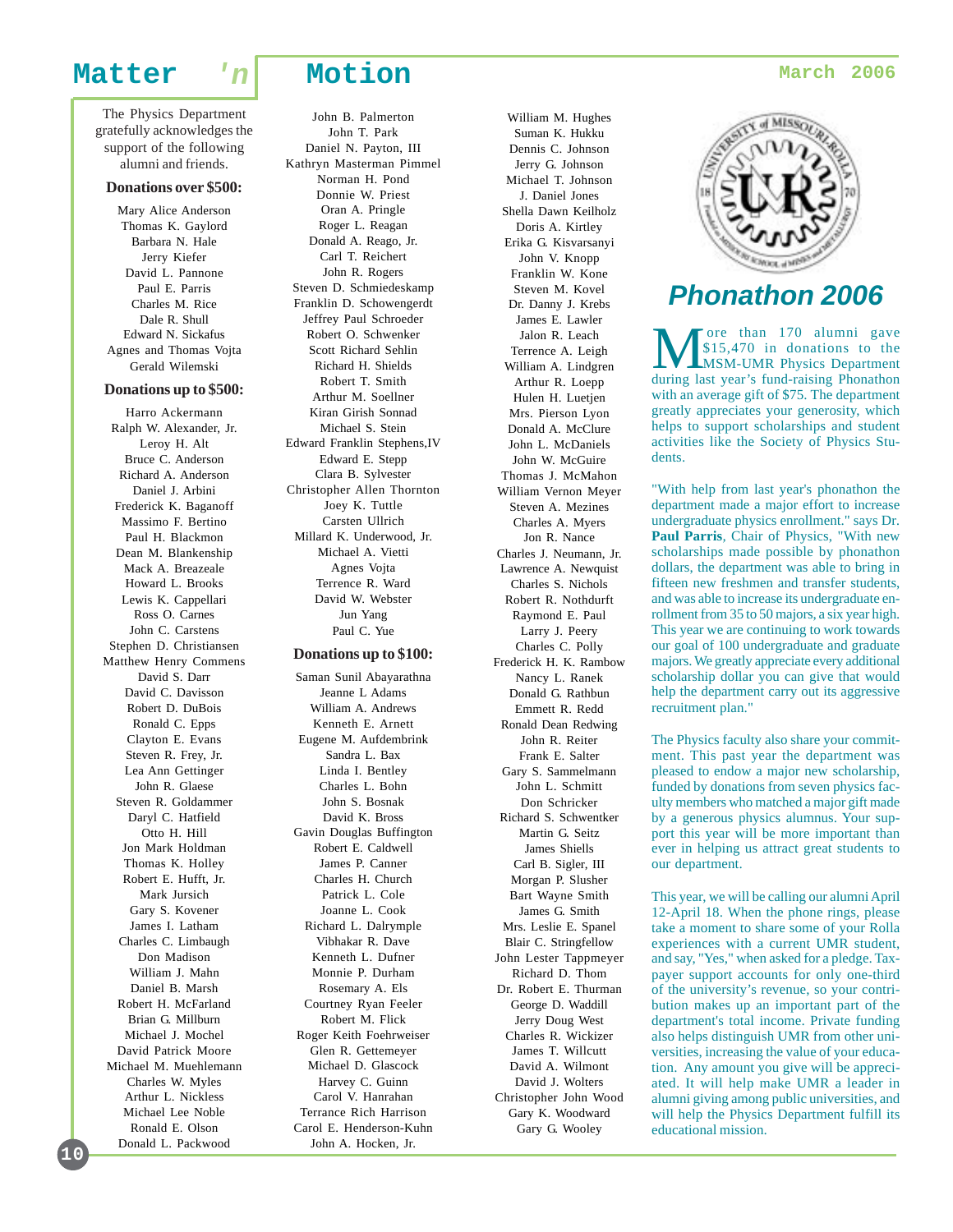**March 2006 Matter 'n Motion**

# **Banner Year for Tom Gaylord**

T**homas K. Gaylord** (BS '65), **Julius Brown** Chair and Regents'Professor of Electrical and Computer Engineering at Georgia Tech, had a banner year in 2005. He received the **Esther Belle Hoffman** medal from the Optical Society of America "in recognition of outstanding contributions to optical science and engineering education." The award was presented "for innovative teaching that has brought the latest research results alive for students for 30 years, and for his significant contributions to establishing Georgia Tech's optics and photonics programs."

Tom was also chosen as the 2005 recipient of the Georgia Tech Class of 1934 Distinguished Professor Award. This honor "recognizes sustained outstanding



achievement in teaching, research, and service and is the highest award given to a faculty member at Georgia Tech." In addition to being among Georgia Tech's most highly rated teachers, Tom is the author of some 350 technical publications and 25 patents in the areas of diffractive optics, optical interconnects, optoelectronics, and semiconductor devices. He has graduated more than 20 PhD and several MS students.

Tom also has received a great deal of publicity responding to a challenge from his students, and running in a 5K road race (the Pi-mile) in the spring of 2005. Tom's essay on his racing career has been reproduced in several publications.

#### **UMR Students & Alumni: In Press**

The following journal articles which appeared over the last year feature work by UMR undergraduate students,<sup>1</sup>  $\blacktriangle$  graduate students,<sup>2</sup> or UMR alumni<sup>3</sup> under the supervision of UMR faculty.

"*Dynamics at a smeared phase transition*," B. Fendler,<sup>3</sup> R. Sknepnek,<sup>3</sup> and T. Vojta, J. Phys. A: Math. Gen. 38, 2349 (2005).

"Critical behavior and Griffiths effects in the disordered contact process," T. Vojta and M. Dickison,<sup>3</sup> Phys. Rev. E 72, 036126 (2005).

"Monte-Carlo simulations of the smeared phase transition in a contact process with extended defects," M. Dickison<sup>3</sup> and T. Vojta, J. Phys. A 38, 1199 (2005).

"*Experimental and theoretical momentum transfer dependence of the He (e,2e) reaction*," B.A. deHarak, Zhangjin Chen,<sup>2,3</sup> D.H. Madison and N. Martin, J. Phys. B 38, L145-L152 (May 28, 2005).

"Projectile-residual-target-ion scattering after single ionization of helium by slow proton impact," N V Maydanyuk,<sup>3</sup> A Hasan, M Foster, B Tooke,<sup>2</sup> E Nanni, D H Madison, M Schulz, Phys. Rev. Lett. 94, 243201 (June 24, 2005).

"*Fully differential cross sections for low energy electron impact ionization of nitrogen molecules*," Junfang Gao,<sup>2</sup> D.H. Madison and J.L. Peacher, Phys. Rev. A Rapid Communications 72, 020701 (August 2005).

"*Study of exchange distortion and post collision interaction for intermediate-energy electron impact ionization of argon,*" A. Prideaux,3 D.H. Madison and K. Bartschat, Phys. Rev. A 72, 032702 (September 2005).

"Interference effects for low energy electron impact ionization of nitrogen molecules," Junfang Gao,<sup>2</sup> D.H. Madison and J.L. Peacher, Phys. Rev. A 72, 032721 (September 2005).

"*An elementary method for calculating orientation-averaged fully differential electron-impact ionization cross sections for molecules*," Junfang Gao,<sup>2</sup> J.L. Peacher and D.H. Madison, J. Chem. Phys. 123, 204302 (November 2005).

"*Distorted wave born and three-body distorted wave born approximation calculations for the fully differential cross section for electron impact* ionization of nitrogen molecules," Junfang Gao,<sup>2</sup> D.H. Madison and J.L. Peacher, J. Chem. Phys. 123, 204314 (November 2005).

"*Second-order distorted wave calculation for electron impact ionization of helium to He<sup>+</sup>(n=1 and 2)," Zhangjin Chen<sup>2,3</sup> and D.H. Madison, J.* Phys. B 38, 4195-4209 (December 2005).

"*Pre- and post-collision electron-electron correlation effects for intermediate energy proton impact ionization of helium,*" M Foster,2,3 J L Peacher, M Schulz, A Hasan and D H Madison, Phys. Rev. A 72, 062708 (December 2005).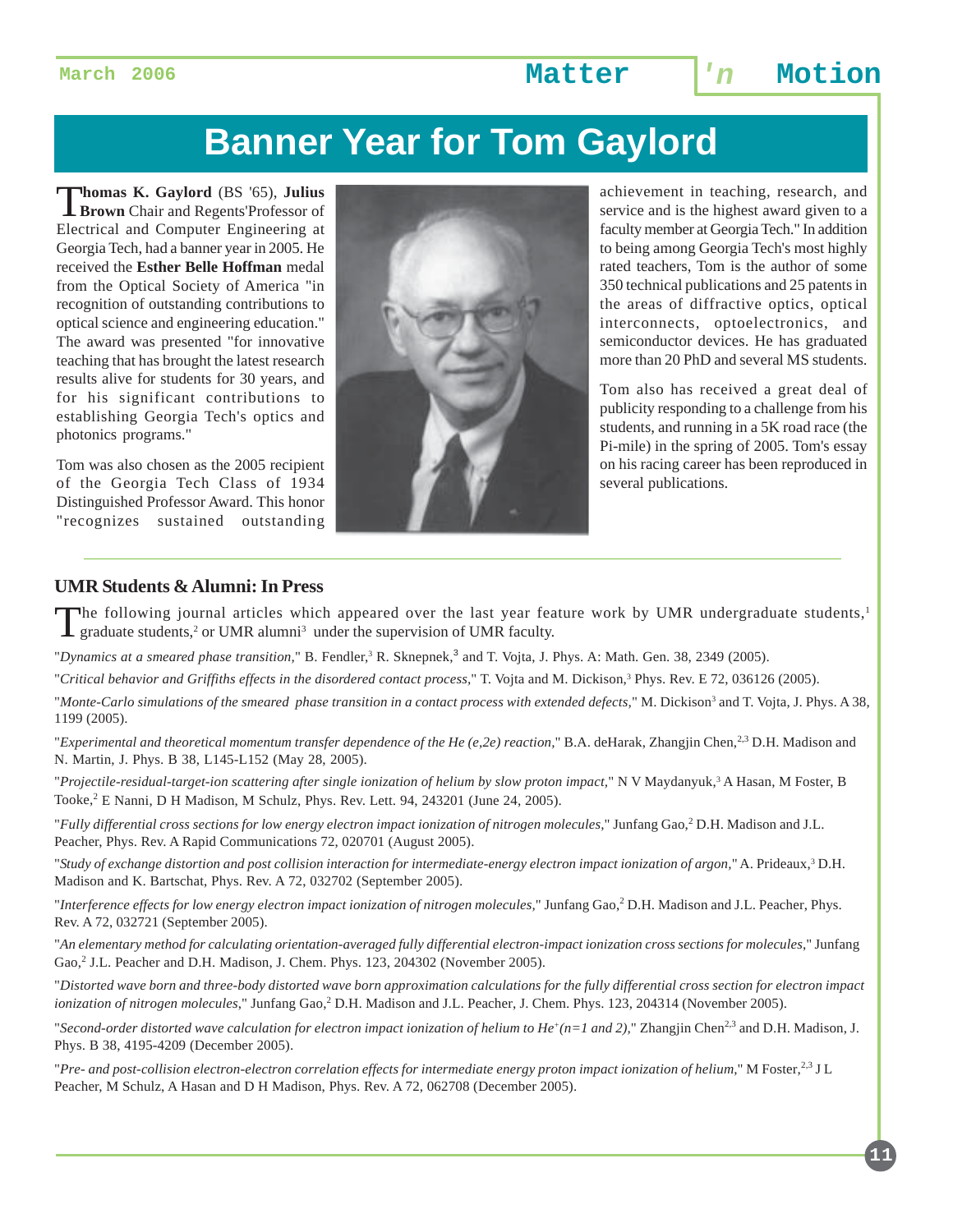# **From Alumnus Scott Price...**

A fter my PhD in nuclear experimental physics in '93 from the University of Wisconsin-Madison, I held a postdoc with the High Energy Spin Physics group led by **Alan Krisch** at the University of Michigan-Ann Arbor. We built parts of an ultracold spin-polarized hydrogen gas jet target for the NEPTUN collaboration designed to be installed in the TeV beam line at Protvino, Russia. On the list of parts were: a low-temperature RF transition unit, design of a low temperature hydrogen 'mirror', a maser ring-down polarimeter, and temperature monitoring equipment for the commissioning of the higher-power lowtemperature dilution refrigerator.

I was an accelerator staff member at the Thomas Jefferson National Accelerator Facility from '95 to '99 and worked with the injector group to commission the quiet high continuous current spin polarized electron source using diode lasers and GaAs crystals to produce the beam. I led the team that built and commissioned the 5 MeV Mott scattering polarimeter. In early 1999 I accepted a

job offer from GE Medical Systems in Milwaukee, Wisconsin, as senior development engineer. I recently joined the Nanomechanics and Physics Lab here at Global Research and Development Center in Niskayuna. We recently underwent a name change as part of a re-organization at the center.

My son **Thomas** is a freshman in college aiming for an EE major, and **Juliette** is a junior at the Niskayuna High School. **Gisèle** and I continue to travel to France as often as we can.

Regards to my classmates from UMR: **Eric Adams**, **Jon Brinkman**, **Wayne Hoffman**, **Tom Holley**, **Mike Marden**, and **Carol Russell**. Congratulations to **Ted Deskin** upon his recently announced retirement.

*Scott Price, Physicist/X-ray Technologist, High Energy Physics Lab, Advanced Mechanical Technologies, GE Global Research, Niskayuna, NY 12309.*

# **Alumni Notes**

**Chris Thornton** (BS '90) writes "son **Ian Michael** born December 4, 2004. Mother and baby doing great!!"

**Arthur Nickless** (BS '65) wrote that he was looking forward to my first visit in Australia last April.

**James Canner** (MS '65, PhD '69) says "after losing my job of 25 years with a large Japanese corporation due to globalization, I now work for the son of a UMR professor in the same field in a small business. Is this called localization?"

**David Webster** (BS '69) tells us "I retired from Raytheon on January 1, 2005, and am now pursuing a career as a consultant in the area of image analysis."

**Carl Sigler** (BS '72) retired from Conoco Phillips in March of 2004, after 32 years of service.

**Robert Schwenker** (BS '63) writes" when the magnetic disk drive division was sold by IBM to Hitachi in 2002, I retired after 39 years with IBM. After working for Higachi Global Storage Technologies as Intellectual Property Development Manager for two years, I again retired and now spend much time with our five grandchildren."

**James Willcutt** (MS '67) reports "will retire in July 2005. Plan to fish, do woodworking, and play with my grandson."

**Frank Kone** (MST '70) says "Enjoyed chatting with **Lauren Rich** during the UMR Physics Department phonathon, reminiscing about UMR and the Physics Department in the late 60's was fun!"

**Rastko Sknepnek** (PhD '04) has taken a postdoctoral position at the DOE Ames Lab and Iowa State University to work with Prof. **Joerg Schmalian**.

**Brian Millburn** (BS '75) writes "Aerospace Corporation promoted me to Systems Director (manager) in charge of its Colorado Springs Analysis Center. I also remain one of the senior analysts supporting Air Force Space command with effectiveness and cost analyses for their space systems acquisition programs. I am also the Chairman of the Deacons at my Church. As an Assistant Scout Master, I continue to help Boy Scouts earn their merit badges. My oldest two sons are at Adams State College (music and computer science) and the third (and youngest) is nearly 21 years old. Their oldest sister, her husband, and 4 year old daughter visited us for Christmas 2004. I really enjoyed my 'Grandpa' time."

If you wish to get in touch with any of these alumni, or any others, please contact the Physics Department at (573) 341- 4781 or at physics@umr.edu. We can generally give you current phone numbers, along with postal and e-mail addresses. We would be grateful if you would take the time to fill out and return the alumni information on both sides of the last page of this newsletter.

**12**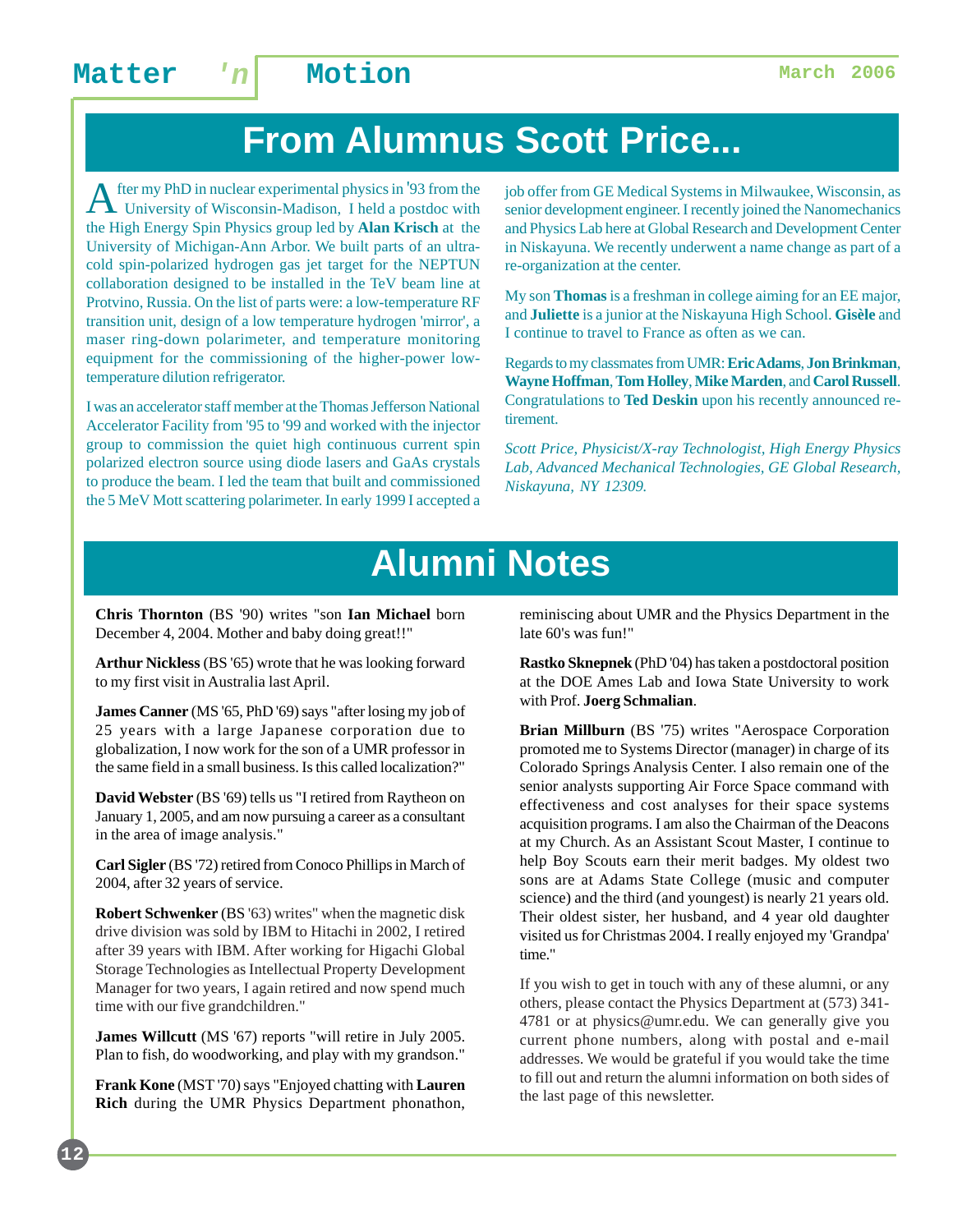# **Frontiers in Physics Colloquium Series**

The 2005 *Frontiers in Physics Colloquium Series* started with two talks on biological physics given by Prof. **Ioan Kosztin** from the University of Missouri–Columbia and Prof. **Sonya Bahar** from the University of Missouri–St. Louis. The series was then highlighted by a number of outstanding talks from candidates for the new faculty position in condensed matter theory. The first of these talks with the title "*Non-Fermi Liquid Behavior in Correlated 3D Electrons in Ultra-High Magnetic Field*s" was given by Dr. **Shan-Wen Tsai** from Boston University. Other highlights from the faculty candidates were the talks by Dr. **Kyungwha Park** (Naval Research Laboratory) entitled "*First-Principles Calculations on Single-Molecule Nanomagnets*" and by Dr. **Julia Medvedeva** (Northwestern University) entitled "*Novel Multifunctional Materials: First Principles Approach*". Dr. Medvedeva has joined the department as faculty member this past year.

Later in the spring semester, Prof. **Cristina Marchetti** from Syracuse University gave a very interesting talk on "*Rain Down Dirty Windshields and Vortices in Superconductors: The Collective Dynamics of Driven Disordered Systems,*" and Prof. **Thomas F. George**, who is also the Chancellor of the University of Missouri-St. Louis spoke about "*Molecular Clusters: Fullerenes and Photoexcitation.*" The spring series closed with a talk on "*X-Ray Imaging Technology: Medical, Non-Destructive Testing, Opportunities in the Future*" by Dr. **J. Scott Price** from the GE Global Research Center.

The fall semester brought a change of colloquium organizer with faculty member **Michael Schulz** taking over the duties as colloquium chair.

In the fall semester a broad range of different areas in physics was covered, including atomic physics, condensed matter physics, high-energy physics, medical physics, and cosmology. In addition, a talk addressing funding of basic research was given by Dr. **Steve Pierson** from the American Physical Society.

The presentations on atomic physics were given by Dr. **Nick Martin** from the University of Kentucky on "*Electron and Photon Impact Ionization: Extracting Fundamental Quantities from Experiment,*" and by Dr. **Klaus Bartschat** from Drake University on "*High Precision Cross Sections for Electron-Atom Collisions in Laser and Lighting Applications*." Condensed matter physics talks included Dr. **Michael Kalyanaraman** from Washington University, "*Towards Laser-Based Assembly of Ordered Metal Nanoclusters;*" Dr. **Y.K. Hong** from the University of Idaho, "*E-Beam Patterned Pac-Man Shaped Magnetic Element and Magnetization Process for MRAM Application;*" and Dr. **Elbio Dagotto** from Oak Ridge National Laboratory, "*Complexity in Strongly Correlated Electronic Systems.*" Dr. **Alexander Lisyansky** from the City University of New York, "*Light Localization in One-* *Dimensional Disordered Photonic Crystals,*" and Dr. **Ya Cheng** from the University of Missouri-Rolla, "*Integration of 3D Microoptics and 3D Microfluids in a Glass Chip for Lab-on-a-Chip Applications*" covered condensed matter physics. Talks on high-energy physics were given by Dr. **Andreas Schmitt** from Massachusetts Institute of Technology, "*Solid State Physics in Neutron Stars: An Introduction to Color Superconductivity,*" and Dr. **Hamish Robertson** from the University of Washington, "*Neutrinos: The Mass that Roared.*" Finally, Dr. **Dan Odero** from the Raleigh Regional Cancer Center, who received his Ph.D. from the Physics Dept. at UMR, presented a talk on Medical Physics, entitled "*Technical Aspects of Prostate and Breast Cancer Treatment Using Radiation Therapy,*" and Dr. **Ian Redmount** from St. Louis University talked about cosmology in "*Particle Dynamics in a Dark-Energy-Dominated Universe.*"

A special event was the annual joint workshop between the Physics Departments at UMR and the University of Missouri at St. Louis. For this event it is a goal to find a distinguished speaker with a particularly exciting topic for the colloquium, and the search was certainly successful. We were quite fortunate to have Dr. Robertson to talk about revolutionary research performed in Neutrino Physics. An amazing result of this research is that the neutrinos emitted for example in beta decay are not really particles in the conventional sense, but rather superpositions of 3 other types of neutrinos, thus revealing the first major flaw in the Standard Model.



*Hamish Robertson*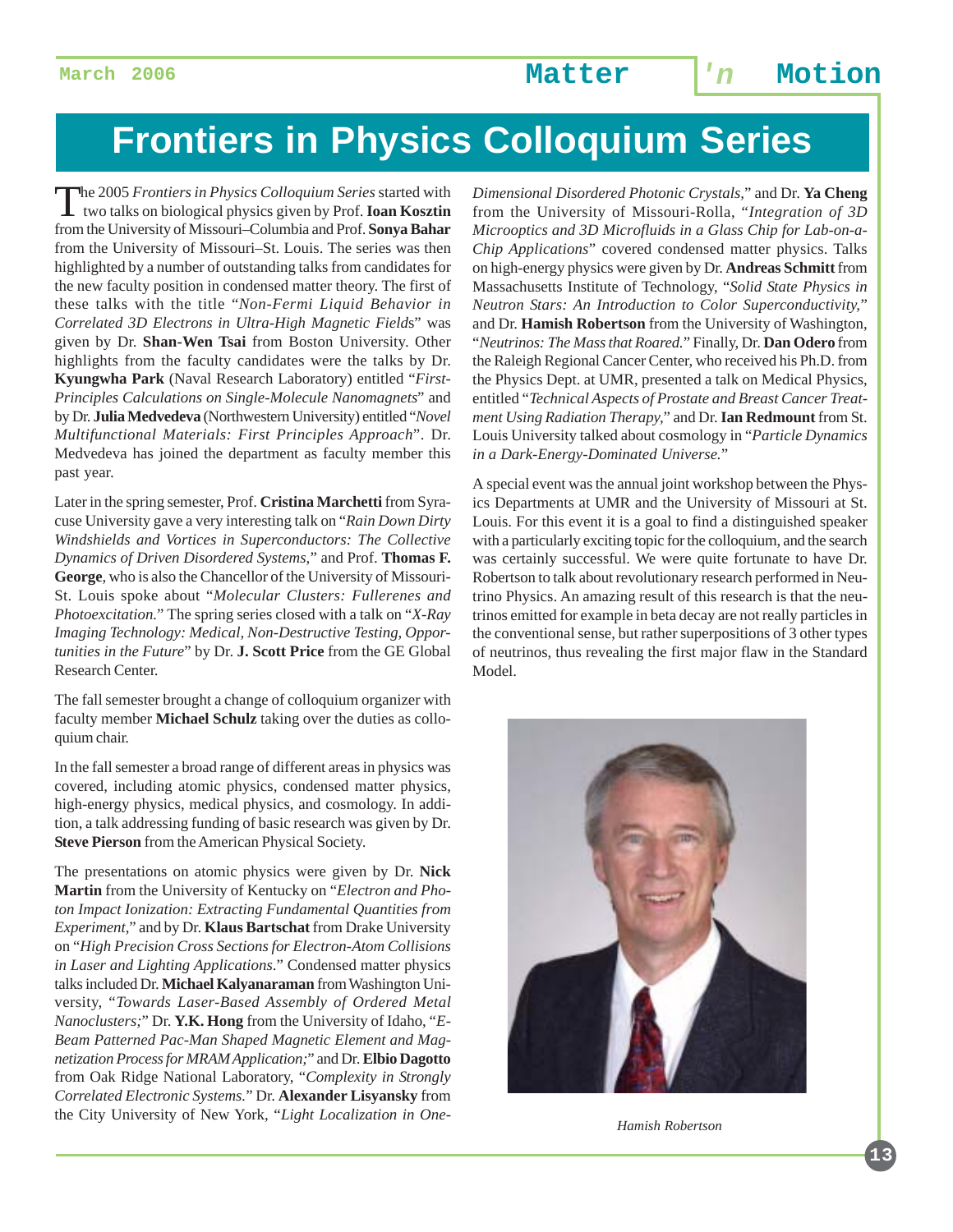# **Twelfth Annual Schearer Prize Competition**

The Twelfth Annual *Laird D. Schearer Competition for Graduate Research*, established by the family of Dr. **Laird D. Schearer** to recognize research performed by a graduate student, was held on December 1, 2005. Professors **Ralph Alexander**, **Barbara Hale**, and **Bob DuBois** judged the competition with Dr. DuBois chairing the Committee.

Seven students submitted applications for the 2005 competition. Their applications consisted of a short description of their research, copies and lists of any publications and presentations they have made, plus a résumé. These were used to select three finalists who gave oral presentations of their work during one of the departmental colloquia. The finalists were **Zhangjin Chen** who is advised by **Don Madison**, **Matt Foster**, advised by Don Madison **and Jerry Peacher**, and **Alex Silvius**, who is advised by **Paul Parris**. Titles of their talks were "*Second Order Distorted Wave Calculations for Electron Impact Ionization Processes*" (Chen), "*Fundamental Effects of Ionization Collisions*" (Foster), and "*Chaotic Dynamics of a Free Particle Interacting Linearly with a Harmonic Oscillator*" (Silvius).

All three students gave excellent talks and impressed the Committee with the quality of their research. After deliberation, the Committee awarded first prize to Mr. Silvius, second prize to Mr. Chen, and third prize to Mr. Foster.

*Because of the generous donations of the Schearer family, cash prizes were awarded to the finalists. Following the presentations, the finalists and numerous faculty members had a relaxing dinner at a local restaurant.*



*above: Zhangjin Chen (left) and Matt Foster (right) right: Schearer Prize Winner Alex Silvius*

#### **From Schearer Prize Winner Alex Silvius**

Im honored to be the winner of the 12<sup>th</sup> Annual *Laird*<br>*D. Schearer Competition for Graduate Research*. I would am honored to be the winner of the 12<sup>th</sup> Annual *Laird* like to thank the Schearer committee for selecting me as a finalist and giving me the opportunity to present my research. Each finalist gave a very good talk and I was ecstatic to have been selected the winner from this competitive field of entrees. I would also like to thank my advisor Dr. **Paul Parris** for his patience and guidance on this project as well as our collaborator Dr. **Stephan De Bièvre** of the University of Lille, France. I would like to thank my family and especially my wife, **Megan**, for their support throughout my physics career.

My graduate career in physics at UMR began in the summer of 2000. But my interest in computational physics had been sparked earlier in my undergraduate career. While taking Dr. **Greg Story's** Quantum Electronics class here at UMR we were assigned to simulate trapping of particles in an optical molasses. The first project was a one-dimensional exercise that I later extended to a three-dimensional model as part of my final project. I have found the UMR Physics Department to be a supportive and inspiring place to work, surrounded by faculty engaged in exciting work.

The talk I presented in the Schearer competition focused on the chaotic dynamics that occurs in a simple Hamiltonian system involving a free particle and a harmonic oscillator. An intriguing part of this research was that this closed system consisting of a ball interacting with a spring demonstrated chaotic behavior. The model proved to be an interesting study in nonlinear dynamics as well as leading to other projects. I enjoyed this work due to the challenge it provided and the knowledge gained from it, and would like to thank the Schearer family for the chance to share it.

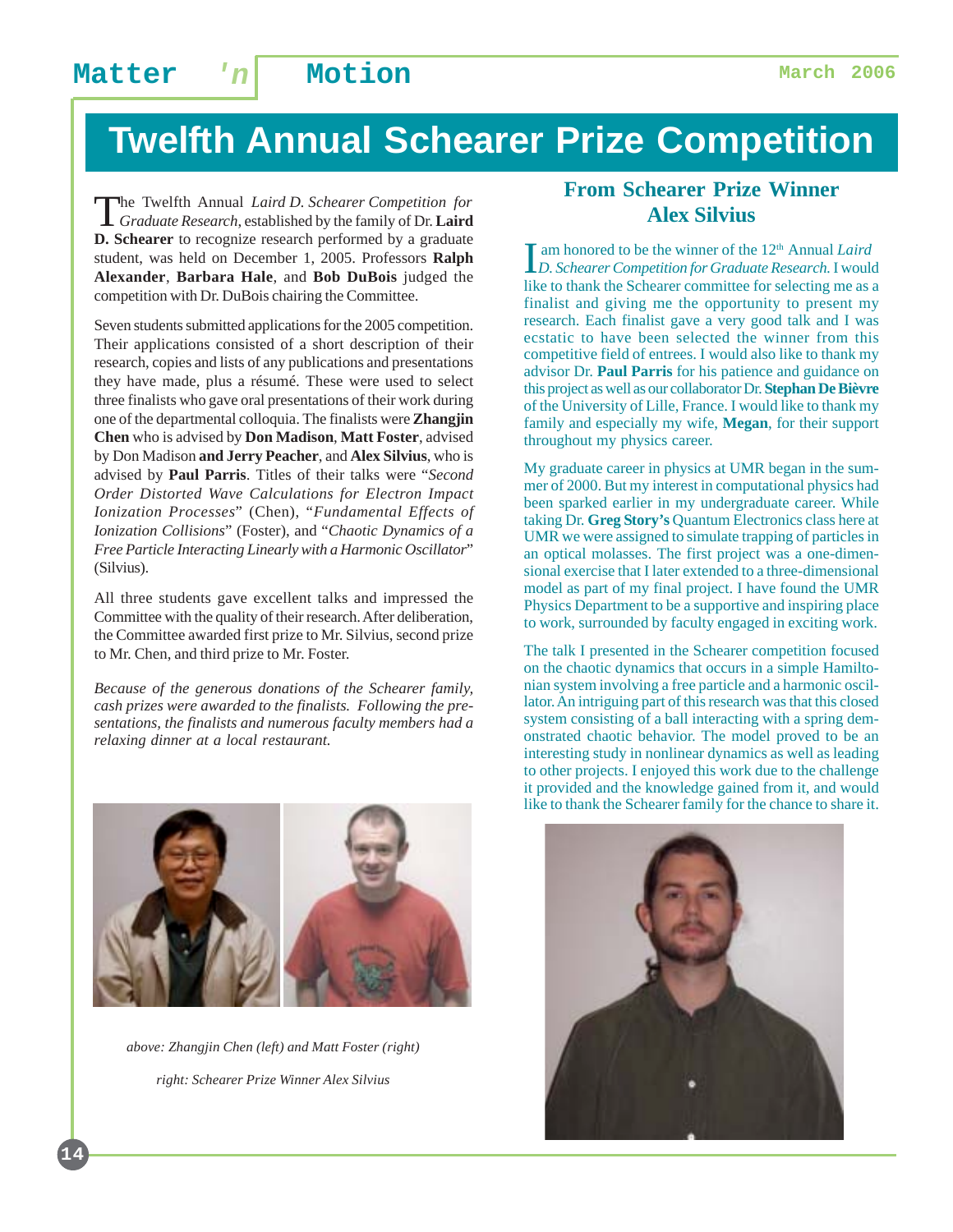**March 2006 Matter 'n Motion**

# **Student Notes**

UMR Physics major **Ryan Kinney** writes...

I won second place at the first ever UMR Undergraduate Research Symposium in the Natural Sciences division in April. Then I went to Caltech over the summer for an REU (Research Experiences for Undergraduates) I worked for the LIGO (laser interferometer gravitiational-wave observatory) project. My project was to develop a noise budget for the 40-meter advanced prototype. I had to measure the noise in the data signal from the different components of the prototype. By getting a noise budget, we can track the improvements made in the sensitivity of the device so that it can eventually reach the sensitivity required to detect gravitational waves.

Last fall I went to London, England for the Missouri-London program. There I studied Shakespeare, psychology, British dialects, and British culture. I basically got my humanities out of the way. While in London, I was able to visit all the famous places like Big Ben, the Prime Merdian, the London Eye, the West End, Buckingham Palace, Westminster, Parliament, Oxford, Stratfordupon-Avon, the Globe Theater, and other cool places. I was able to go to Scotland twice, walked across the river Kelvin (where Lord Kelvin got his name), and visited beautiful Edinburgh Castle. I was also able to visit France four times: once to a city called Tour, twice to Paris, and once on the TGV traveling from Italy to Paris and then to London; I went in the Chunnel three times. I also went to Italy and visited Rome, Pisa, Florence, Venice, Verona, and Milan. I also went to Geneva, Switzerland but didn't have enough time to see CERN. Finally I went to Krakow, Poland and saw their famous dragon.

It was a great experience and I recommend everyone do it!

This summer I hope to be in Germany doing my final REU (I plan to graduate in December). If I don't go to Germany, then my other options are in Ireland or France. The REU is through the University of Central Florida.

I am currently applying to the Navy as a nuclear engineer, so we'll see if I get accepted. My hope is that I can get experience with nuclear reactors in the navy, eventually pick up a PhD and maybe become an astronaut. Hopefully, I can go to the moon, since I will have the right education and experience by the early 2020's.

This semester I am once again a LEAD Peer Learning Assistant and am continuing my research with Dr. **Thomas Votja**. I am also the President of SPS, and we are experiencing a great revival! Finally, I am training for a triathlon. The training is pretty slow going since I need to learn how to swim.



*Editors' Note: on your next visit to UMR, if you see someone riding a bike full speed down the second*

*floor hallway of Physics, or standing on the table in front of the main lecture hall waving a pointer like a Samurai sword at a group of students, be sure to say "hello" to Ryan.*

# **Faculty Notes**

**Gerry Wilemski** coauthored a paper that was selected as a "Hot Paper," based on the outstanding reviews it received, by the editors of the journal of Physical Chemistry Chemical Physics. The paper was "*Experimental evidence for internal structure in aqueous-organic nanodroplets*," B. E. Wyslouzil, G. Wilemski, R. J. Strey, C.H. Heath, and U. Dieregsweiler, Phys. Chem. Chem. Phys, 8, 54-57 (2006). The paper was recently given more publicity by the Royal Society's magazine Chemical Science, and an article can be found on the web at http://www.rsc.org/Publishing/ChemScience/Volume/2006/02/nanodroplet\_structure.asp.

**Thomas Vojta** and **Max Bertino** received 2004 UMR Faculty Excellence Awards.

In January 2006, **Jose A Hoyos** joined the UMR Physics Department as a postdoctoral research associate. Jose grew up in Manaus in the State of Amazon in Brazil. He received his PhD in Physics in 2005 from the University of Campinas near Sao Paulo. Together with faculty member **Thomas Vojta**, Jose is now working on the properties of strongly disordered quantum magnets.



*Jose Hoyos*

**Allan Pringle** coordinated one of Missouri's eight regional Science Olympiad competitions in February, 2005. Approximately 350 middle through high school students from 24 schools in South-Central Missouri participated in this event. The top four teams in each of two divisions qualified for the State tournament.

## **Come Back for Homecoming**

The UMR Physics Department warmly invites you to return<br>to Rolla for **UMR Homecoming 2006** on **October 20-21**, **2006**. On Friday afternoon, October 20, the department will hold an open house and special programs for its alumni and friends. Tours of laboratories and educational facilities will be offered and there will be opportunities for interaction with current UMR physics students. Come see what we have done since you received your degree.

In keeping with a long-standing tradition, a UMR alum will deliver the Homecoming 2006 Physics Colloquium at 4 PM. on Friday, October 20. Later that evening, professors **Ed** and **Barbara Hale** will host a homecoming reception in their lovely home. Contact us at **physics@umr.edu** for specific information about physics department activities, or **alumni@umr.edu** for general homecoming information. Come home to your college roots, and help us celebrate UMR's past, even as we work to shape its future!